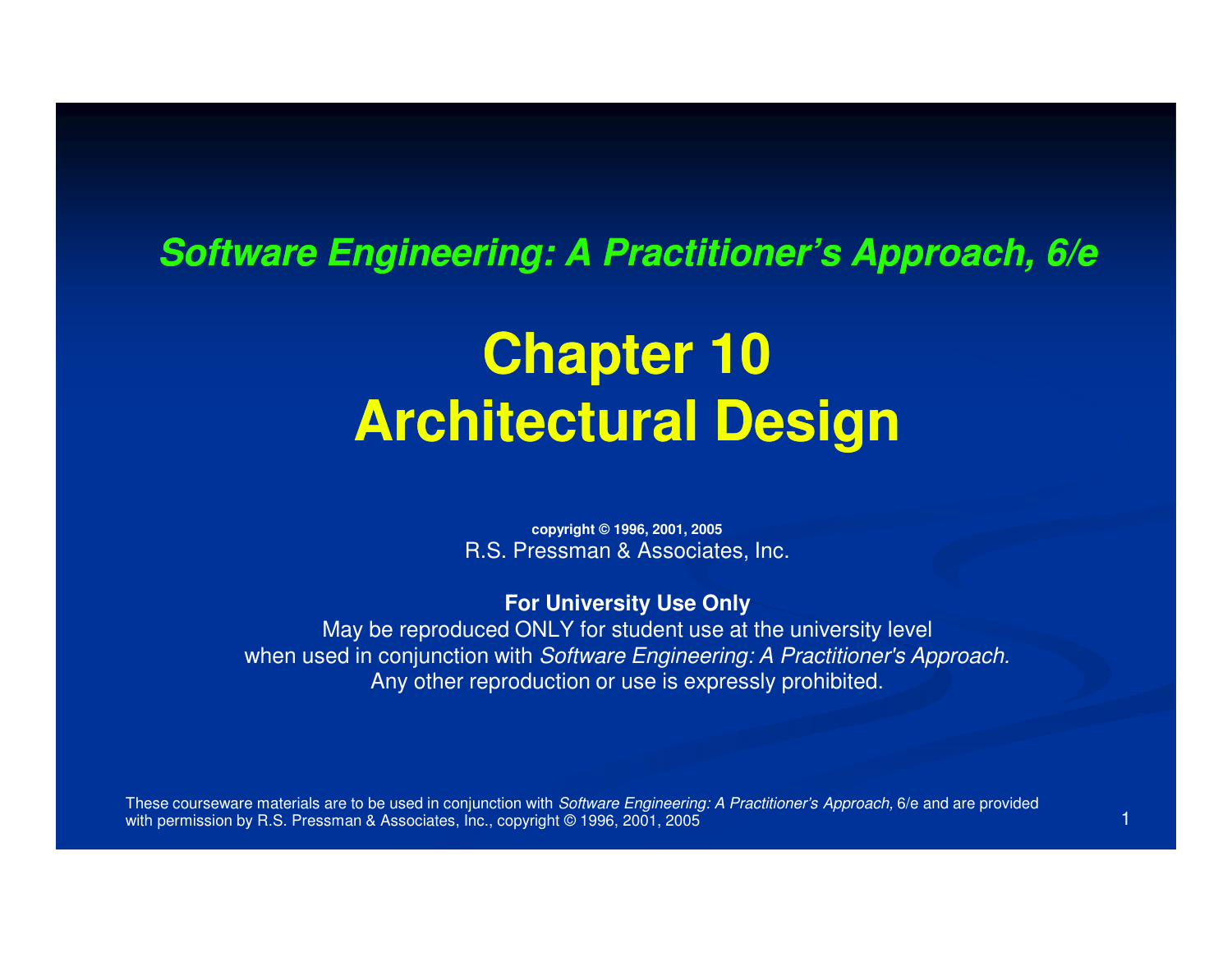### **Why Architecture?**

The architecture is not the operational software. Rather, it is a representation that enables a software engineer to:

(1) analyze the effectiveness of the design in meeting its stated requirements,

(2) consider architectural alternatives at a stage when making design changes is still relatively easy, and

(3) reduce the risks associated with the construction of the software.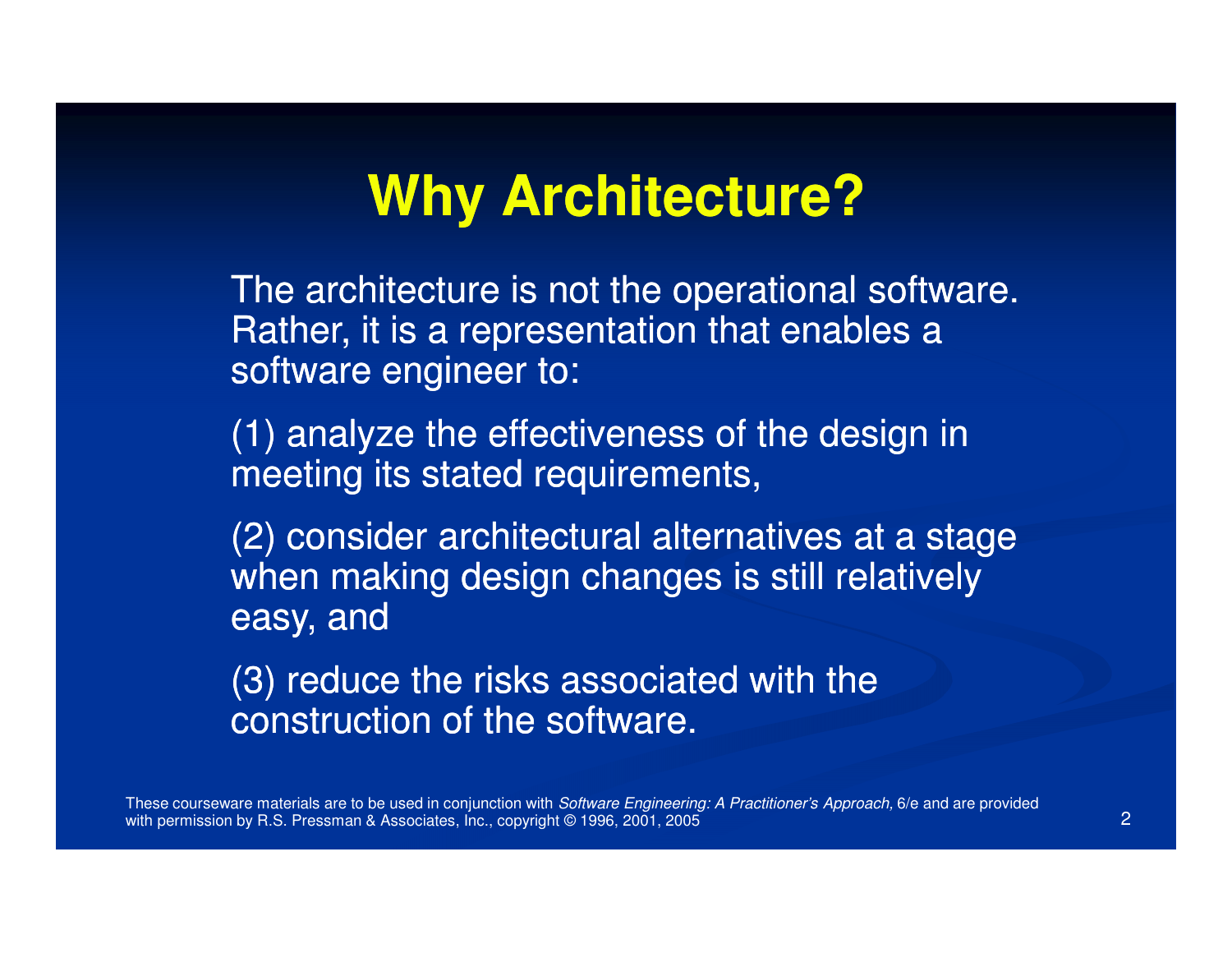### **Why is Architecture Important?**

- $\blacksquare$  Representations of software architecture are an enabler for communication between all parties (stakeholders) interested in the development of a computer-based system.
- п The architecture highlights early design decisions that will have a profound impact on all software engineering work that follows and, as important, on the ultimate success of the system as an operational entity.
- **EXP** Architecture "constitutes a relatively small, intellectually graspable model of how the system is structured and how its components work together" [BAS03].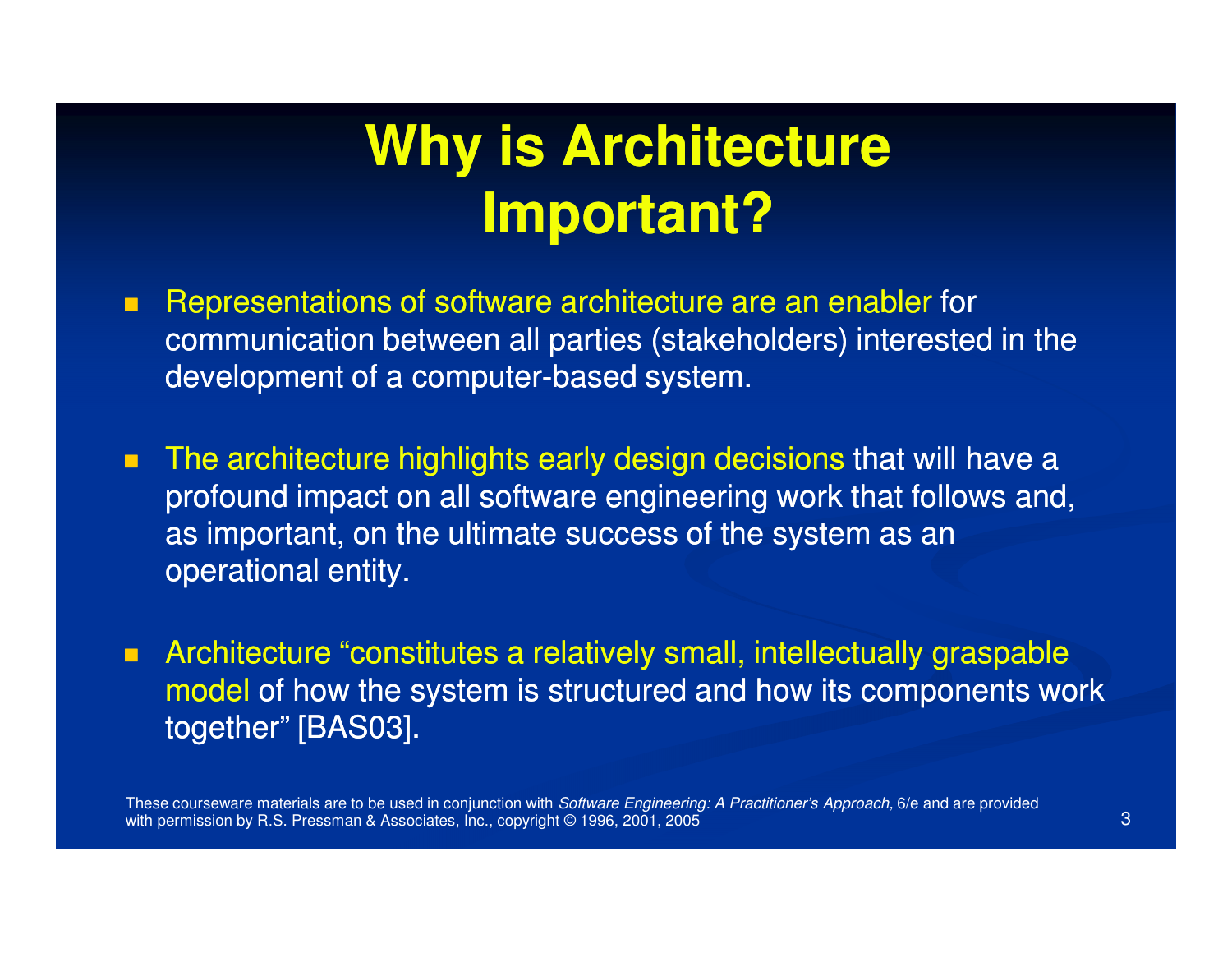### **Data Design**

 $\blacksquare$ At the architectural level ...

- $\blacksquare$ ■ Design of one or more databases to support the application architecture
- Design of methods for 'mining' the content of multiple databases
	- **navigate through existing databases in an attempt to** extract appropriate business-level information
	- Design of a data warehouse—a large, independent database that has access to the data that are stored in databases that serve the set of applications required by a business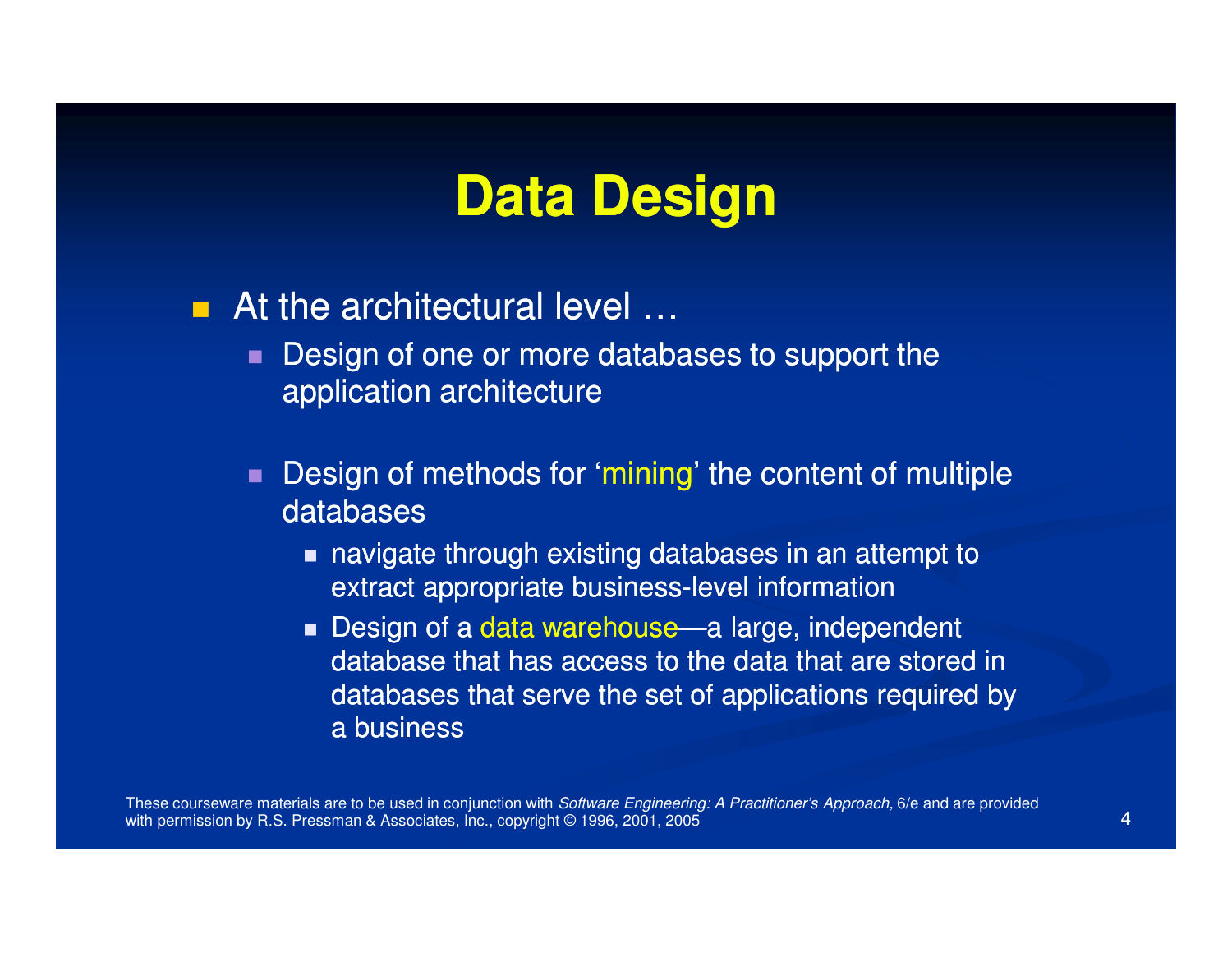### **Data Design**

### ■ At the component level …

- $\blacksquare$ refine data objects and develop a set of data abstractions
- **nd implement data object attributes as one or more** data structures
- review data structures to ensure that appropriate relationships have been established
- **Simplify data structures as required**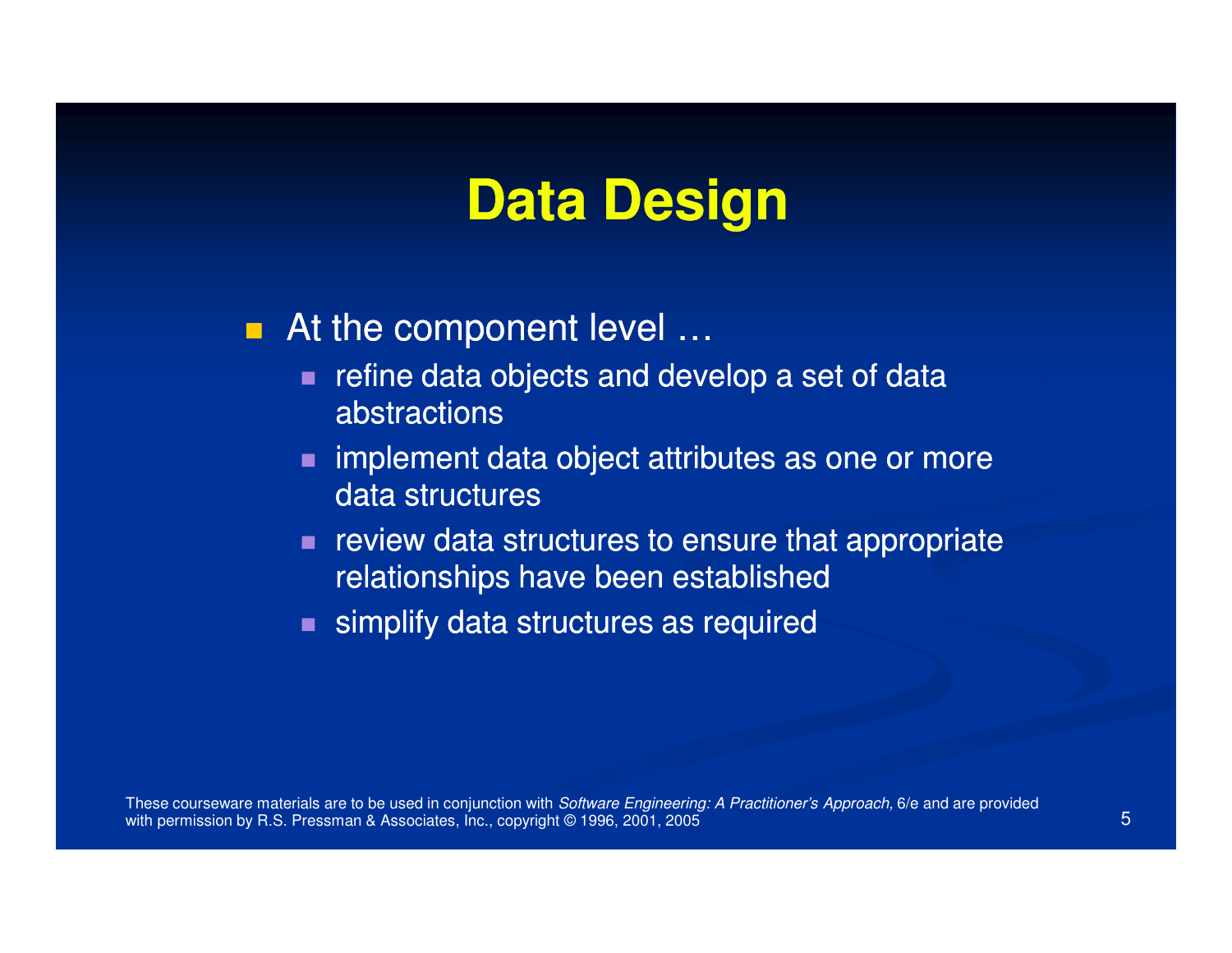# **Data Design—Component Level**

1. The systematic analysis principles applied to function and behavior should also be applied to data.

 2. All data structures and the operations to be performed on each should be identified.

 3. A data dictionary should be established and used to define both data and program design.

4. Low level data design decisions should be deferred until late in the design process.

5. The representation of data structure should be known only to those modules that must make direct use of the data contained within the structure.

6. A library of useful data structures and the operations that may be applied to them should be developed.

 7. A software design and programming language should support the specification and realization of abstract data types.

These courseware materials are to be used in conjunction with *Software Engineering: A Practitioner's Approach,* 6/e and are provided with permission by R.S. Pressman & Associates, Inc., copyright © 1996, 2001, 2005 $\overline{5}$  6 and  $\overline{6}$  6 and  $\overline{6}$  6 and  $\overline{6}$  6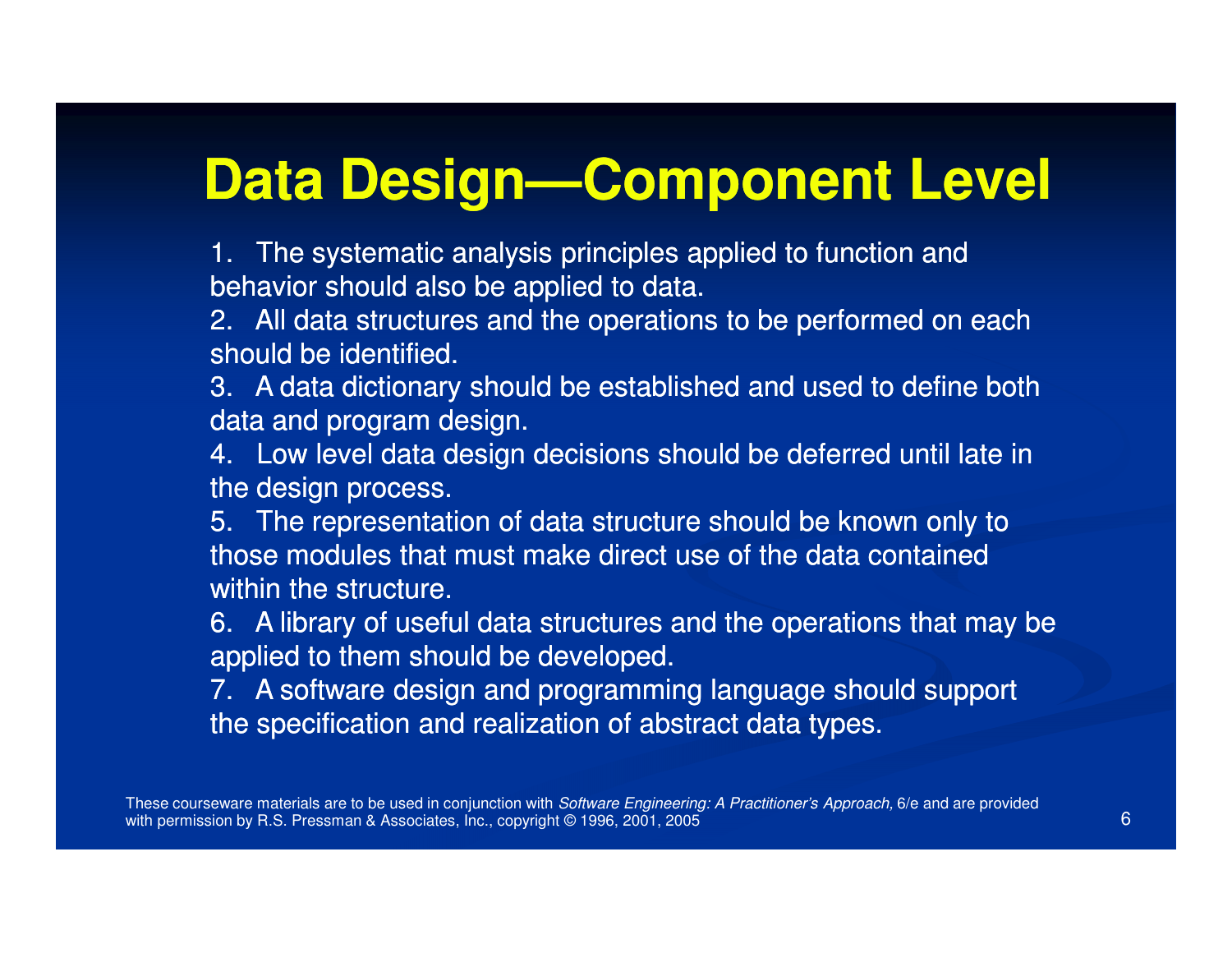### **Architectural Styles**

Each style describes a system category that encompasses: (1) a set of components (e.g., a database, computational modules) that perform a function required by a system, (2) a set of connectors that enable "communication, coordination and cooperation" among components, (3) constraints that define how components can be integrated to form the system, and (4) semantic models that enable a designer to understand the overall properties of a system by analyzing the known properties of its constituent parts.

- п Data-centered architectures
- m. Data flow architectures
- $\blacksquare$ Call and return architectures
- Object-oriented architectures
- Layered architectures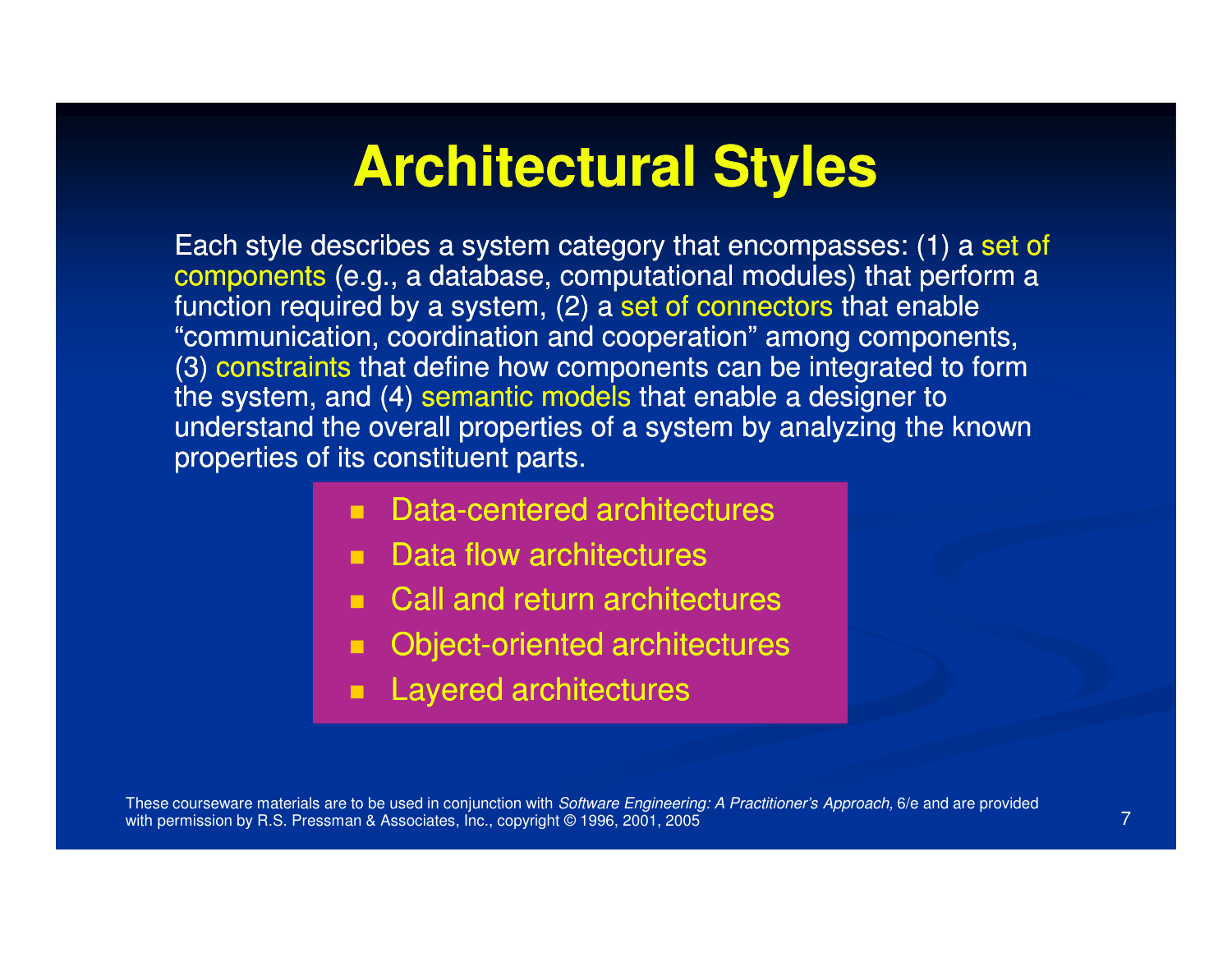# **Data-Centered Architecture**



These courseware materials are to be used in conjunction with *Software Engineering: A Practitioner's Approach,* 6/e and are provided with permission by R.S. Pressman & Associates, Inc., copyright © 1996, 2001, 2005 5 and 2014 and 2014 and 2014 and 2014 and 2014 and 2014 and 2014 and 2014 and 2014 and 2014 and 2014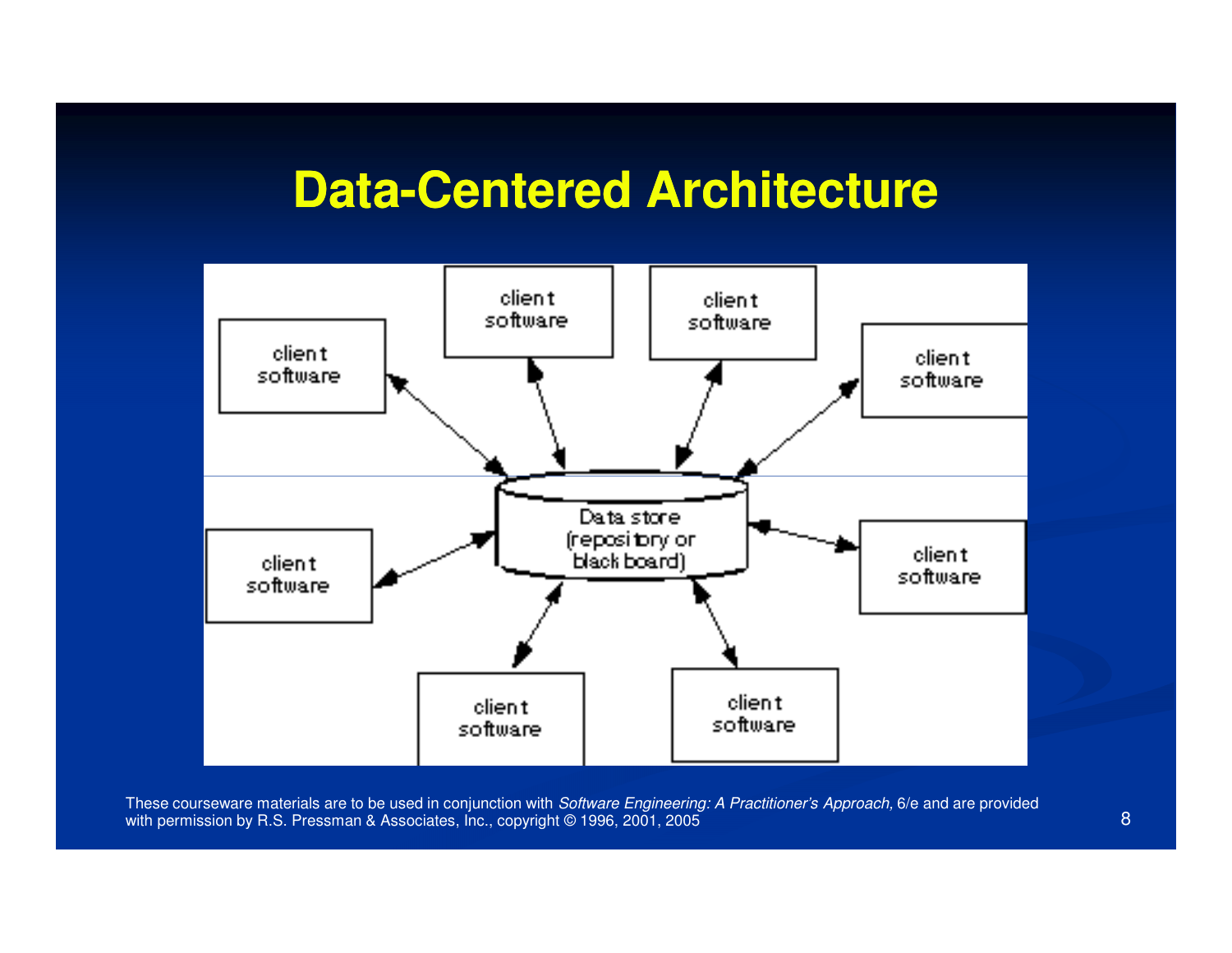### **Data Flow Architecture**

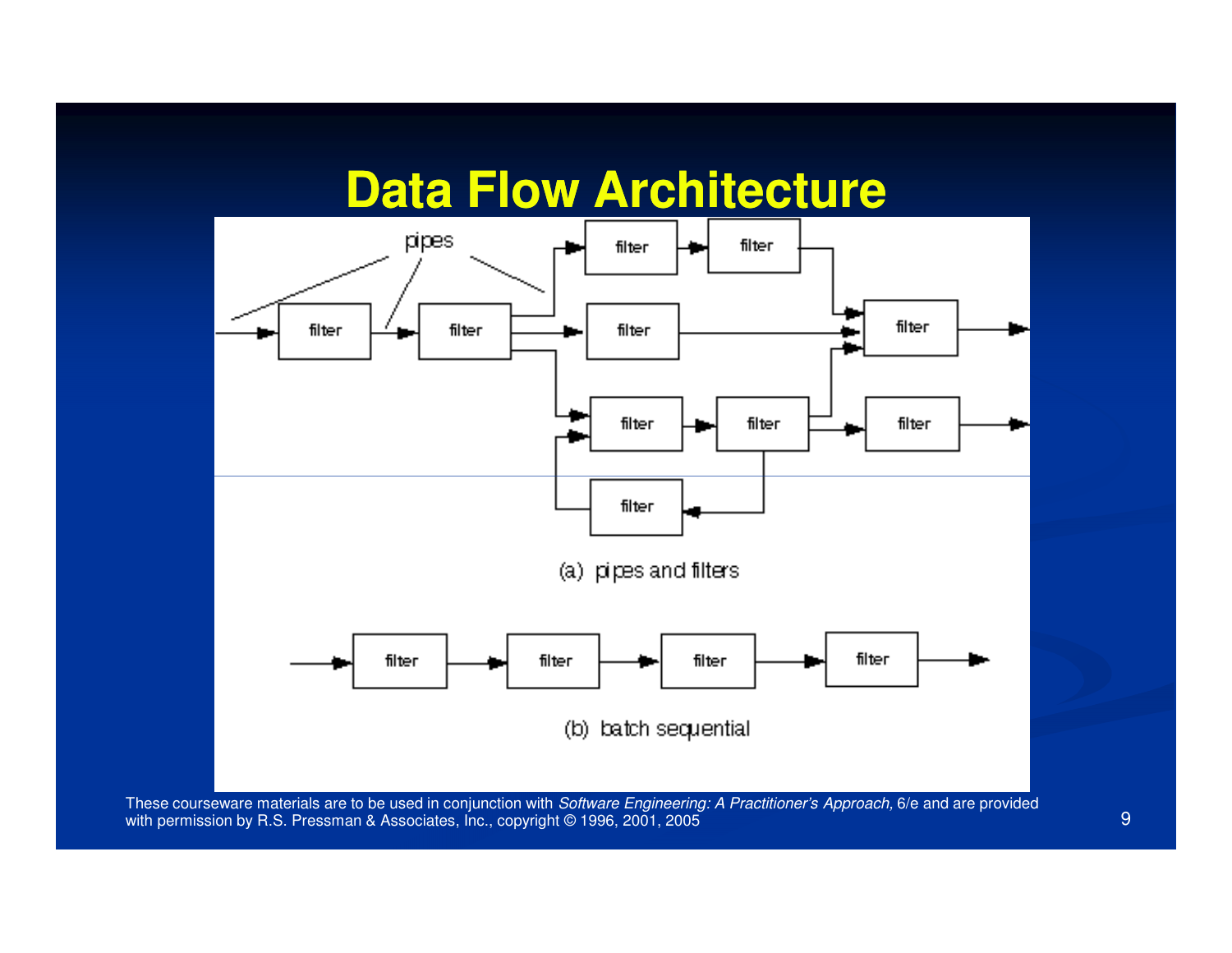### **Call and Return Architecture**

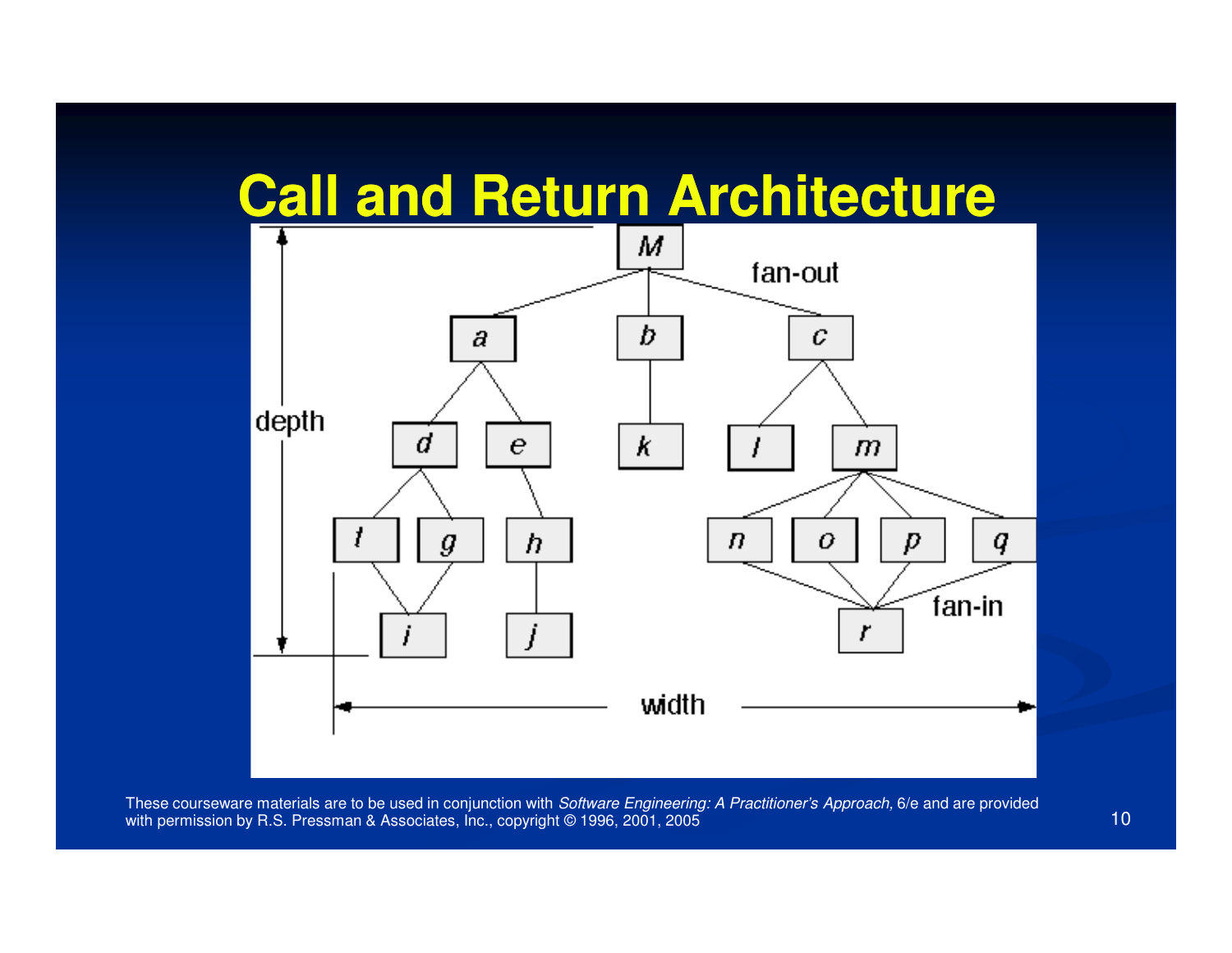### **Layered Architecture**

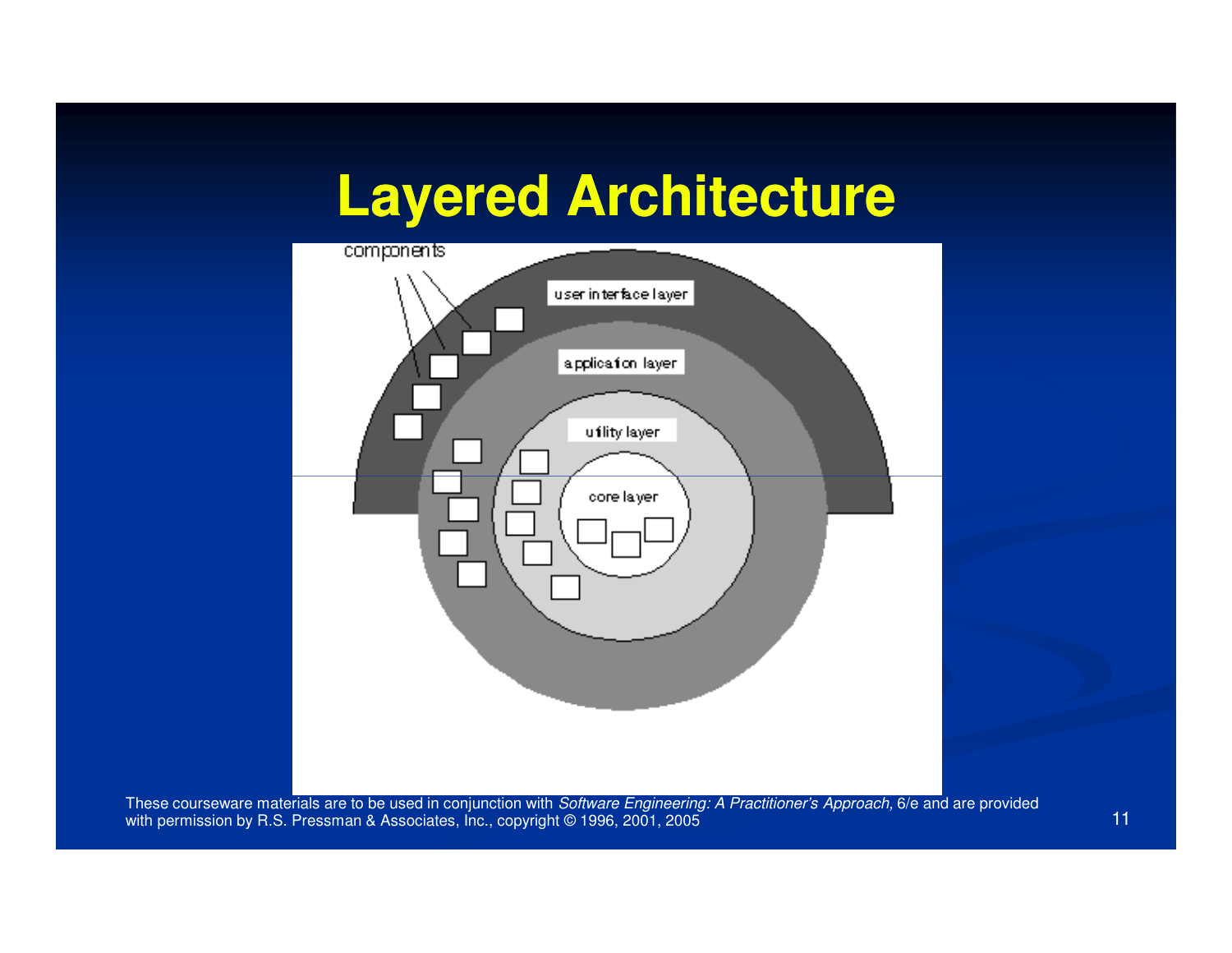### **Architectural Patterns**

- $\blacksquare$ ■ Concurrency — applications must handle multiple tasks in a manner that enables parallelism
	- $\blacksquare$ operating system process management pattern
	- *task scheduler* pattern
- **Persistence** Data persists if it survives past the execution of the process that created it. Two patterns are common:
	- a database management system pattern that applies the storage and<br>retrieval canability of a DBMS to the application architecture retrieval capability of a DBMS to the application architecture
	- an application level persistence pattern that builds persistence features into the application architecture
- $\blacksquare$ **Distribution** — the manner in which systems or components within systems communicate with one another in a distributed environment
	- п. A broker acts as a 'middle-man' between the client component and a the component and a server component.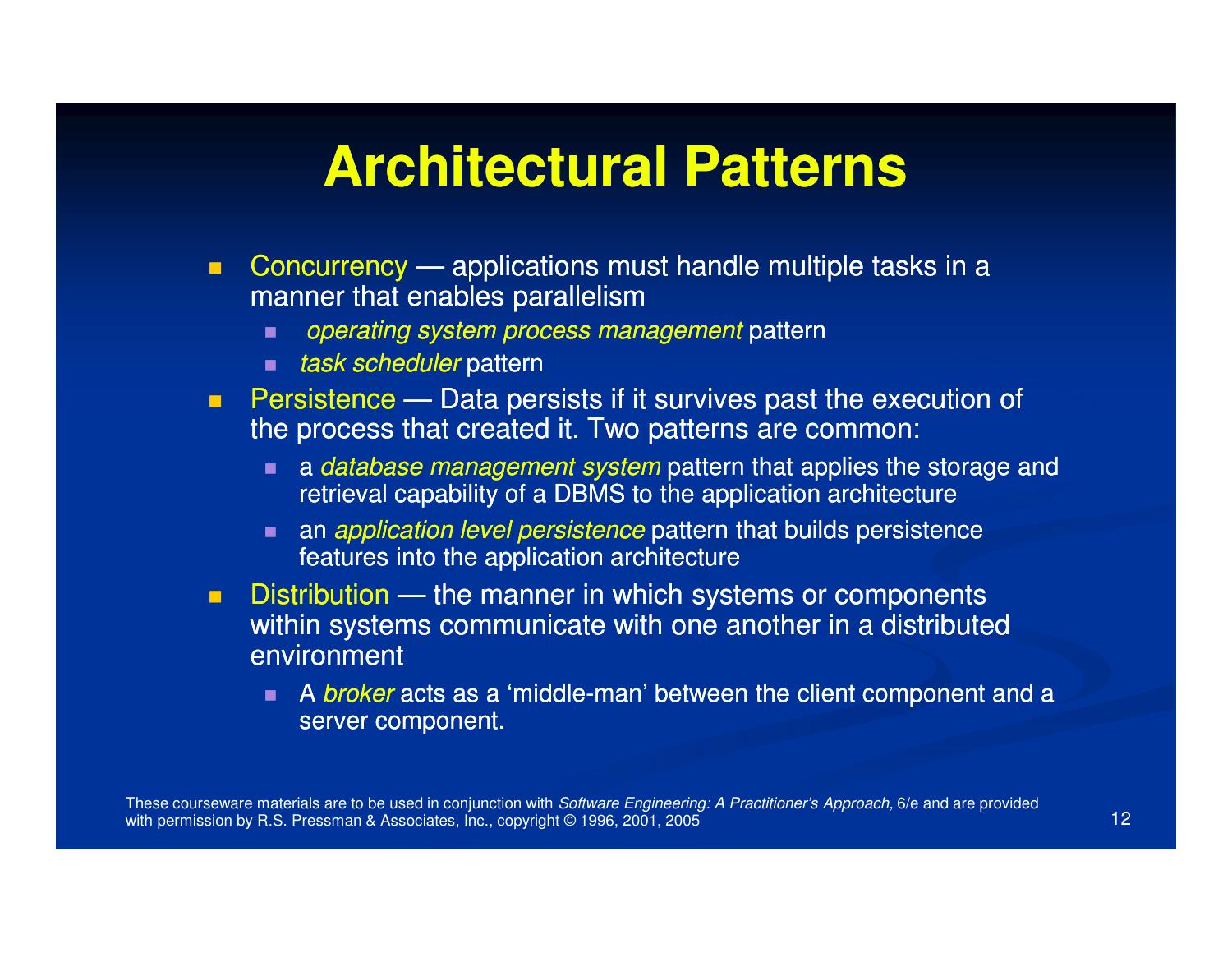### **Architectural Design**

### **The software must be placed into context**

 the design should define the external entities (other systems, devices, people) that the software interacts with and the nature of the interaction

### **A** set of architectural archetypes should be identified

п ■ An *archetype* is an abstraction (similar to a class) that represents one element of system behavior

 $\blacksquare$  The designer specifies the structure of the system by defining and refining software components that implement each archetype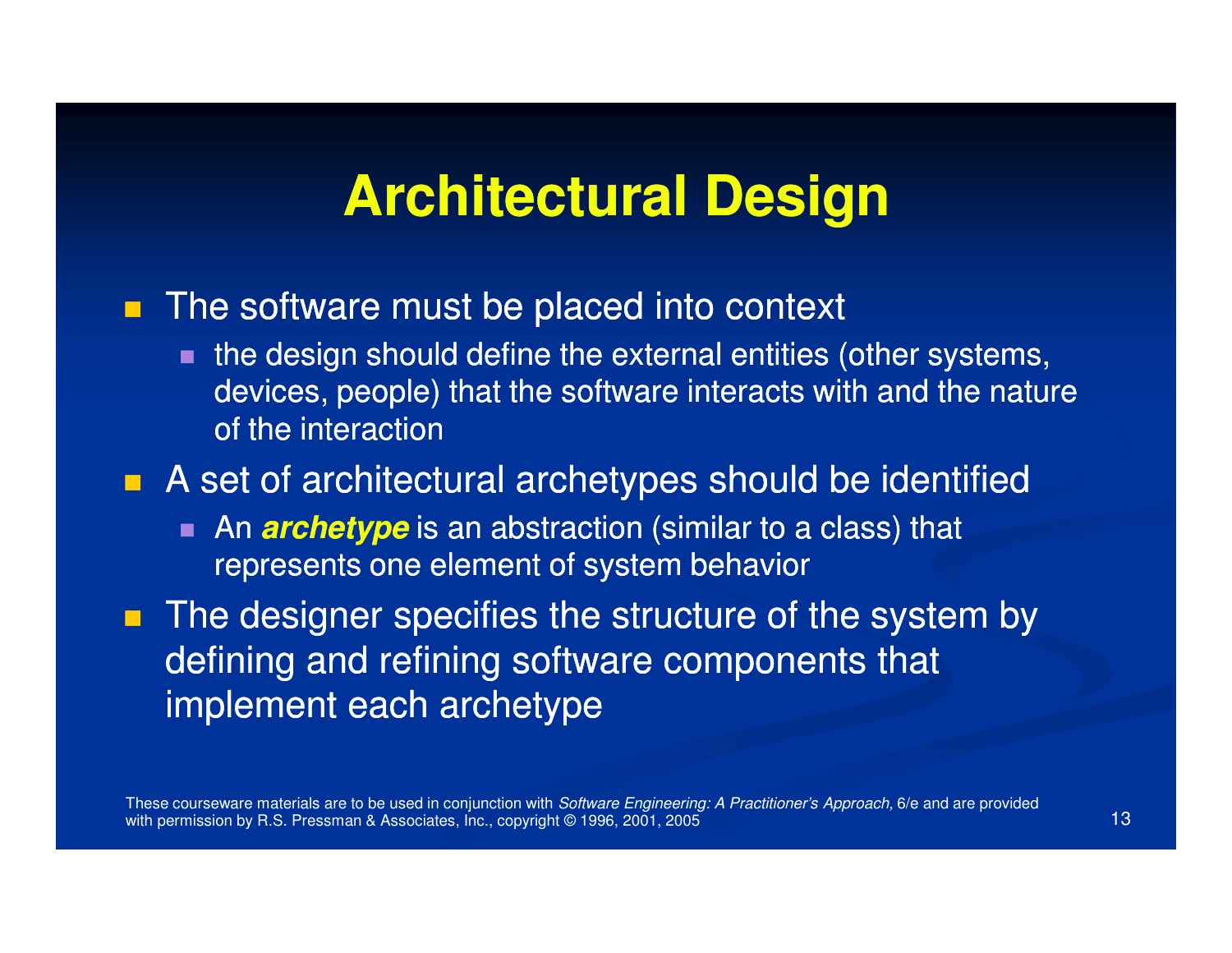### **Architectural Context**

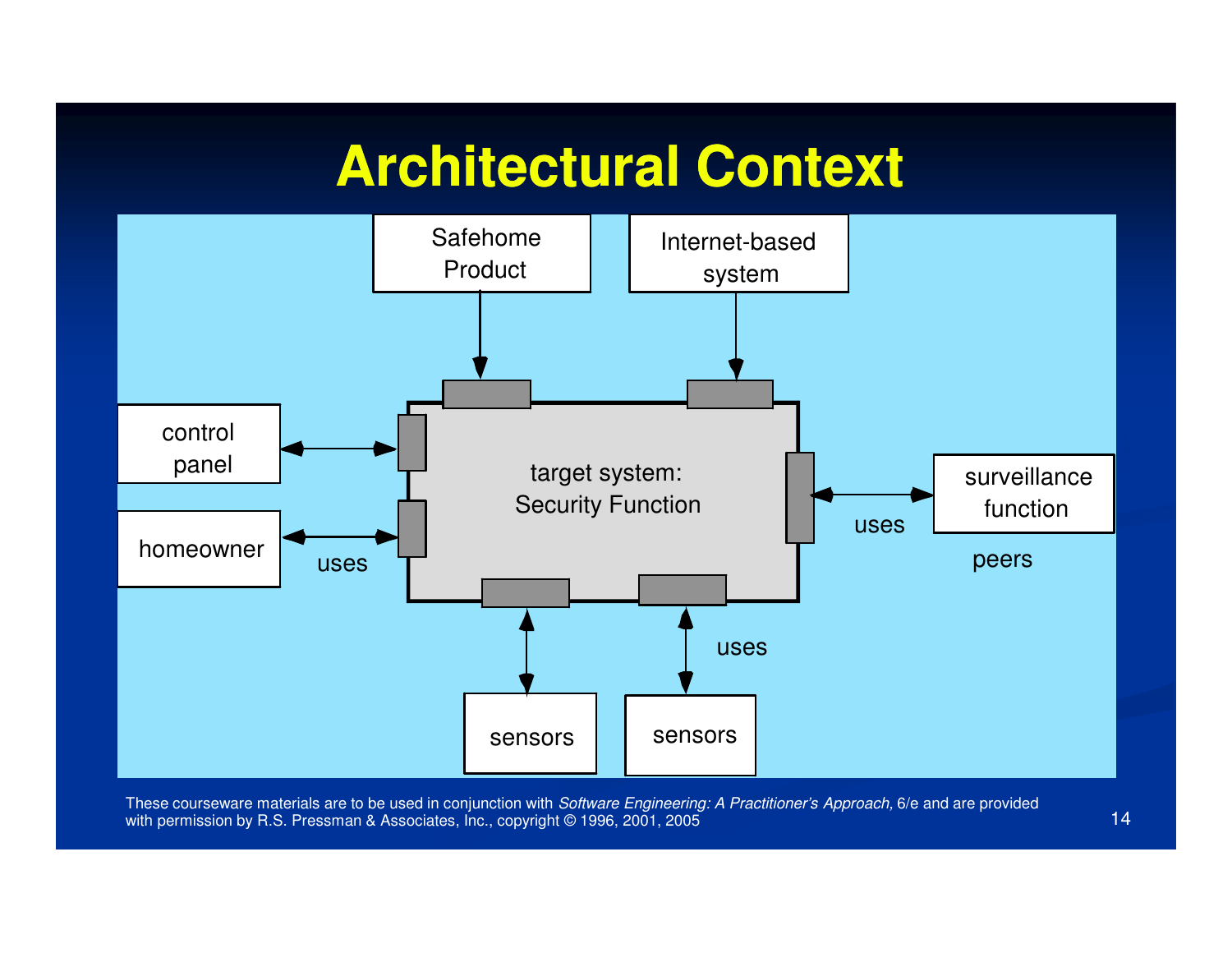## **Archetypes**



with permission by R.S.

These courseware mate $\rule{1em}{0.15mm}$  are to be used in conjunction with Software  $\rule{1em}{0.15mm}$ <u>15 - An Aonaic Aonaic Aonaic Aonaic Aonaic Aonaic Aonaic Aonaic Aonaic Aonaic Aonaic Aonaic Aonaic Aonaic Aon</u> Figure 10.7 UML relationships for SafeHome securit y function archetypes

6/e and are provided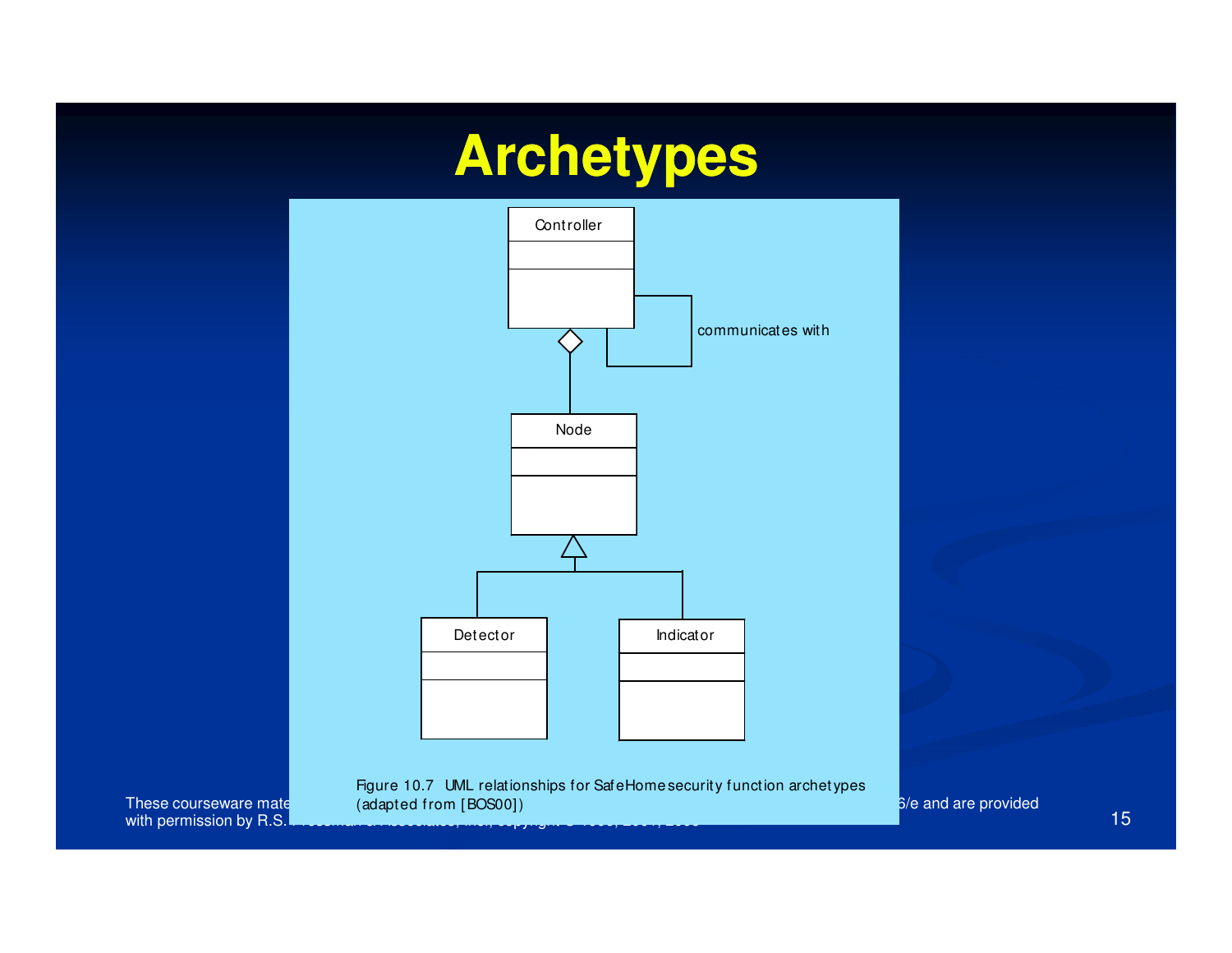### **Component Structure**

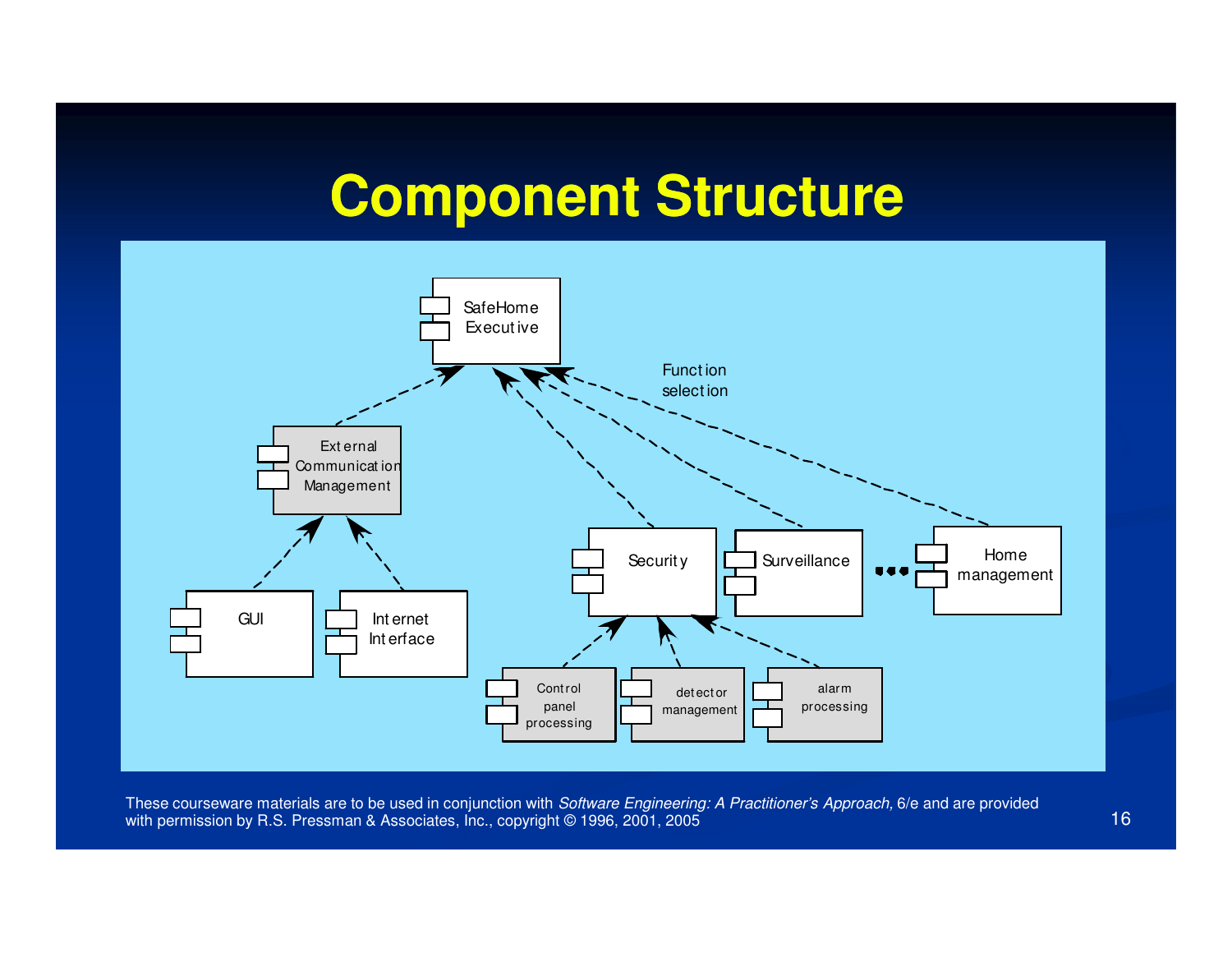### **Refined Component Structure**

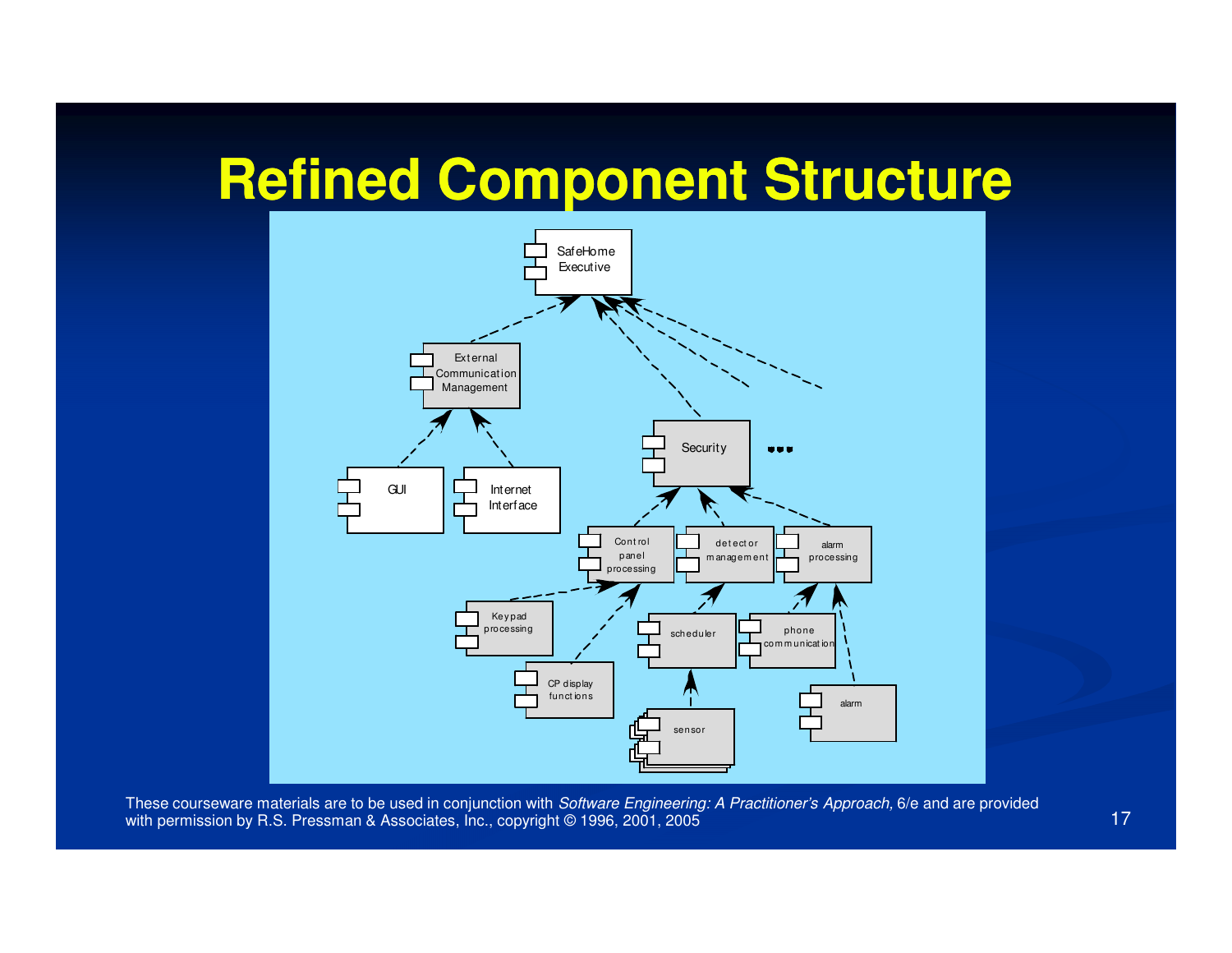### **Analyzing Architectural Design**

1. Collect scenarios.

2. Elicit requirements, constraints, and environment description.

 3. Describe the architectural styles/patterns that have been chosen to address the scenarios and requirements:

- module view
- process view
- data flow view

 4. Evaluate quality attributes by considered each attribute in isolation.

5. Identify the sensitivity of quality attributes to various architectural attributes for a specific architectural style.

6. Critique candidate architectures (developed in step 3) using the sensitivity analysis conducted in step 5.

These courseware materials are to be used in conjunction with *Software Engineering: A Practitioner's Approach,* 6/e and are provided with permission by R.S. Pressman & Associates, Inc., copyright © 1996, 2001, 2005 $5$  (18)  $\frac{1}{2}$  (18)  $\frac{1}{2}$  (18)  $\frac{1}{2}$  (18)  $\frac{1}{2}$  (18)  $\frac{1}{2}$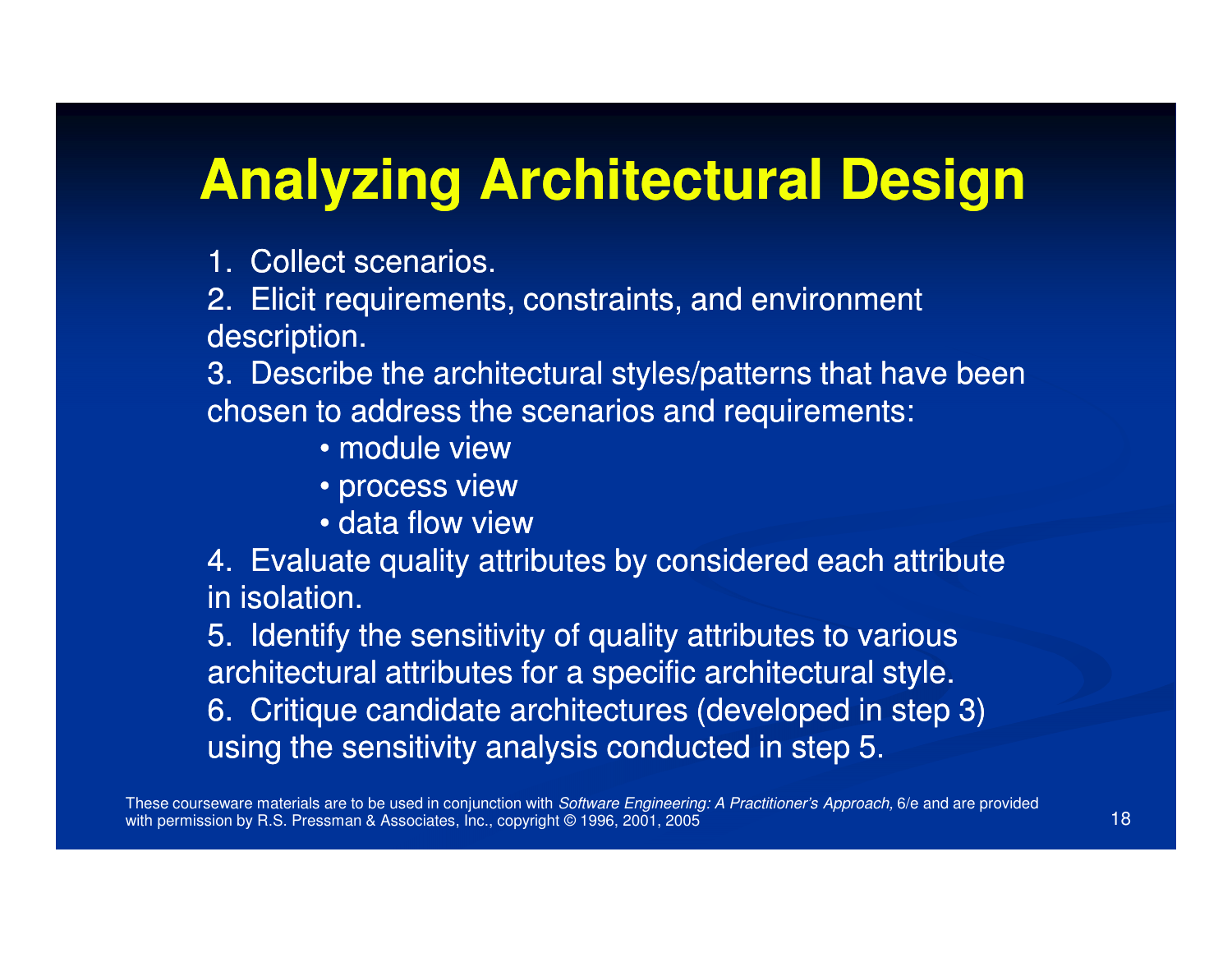### **An Architectural Design Method**

#### **customer requirements**



architectural design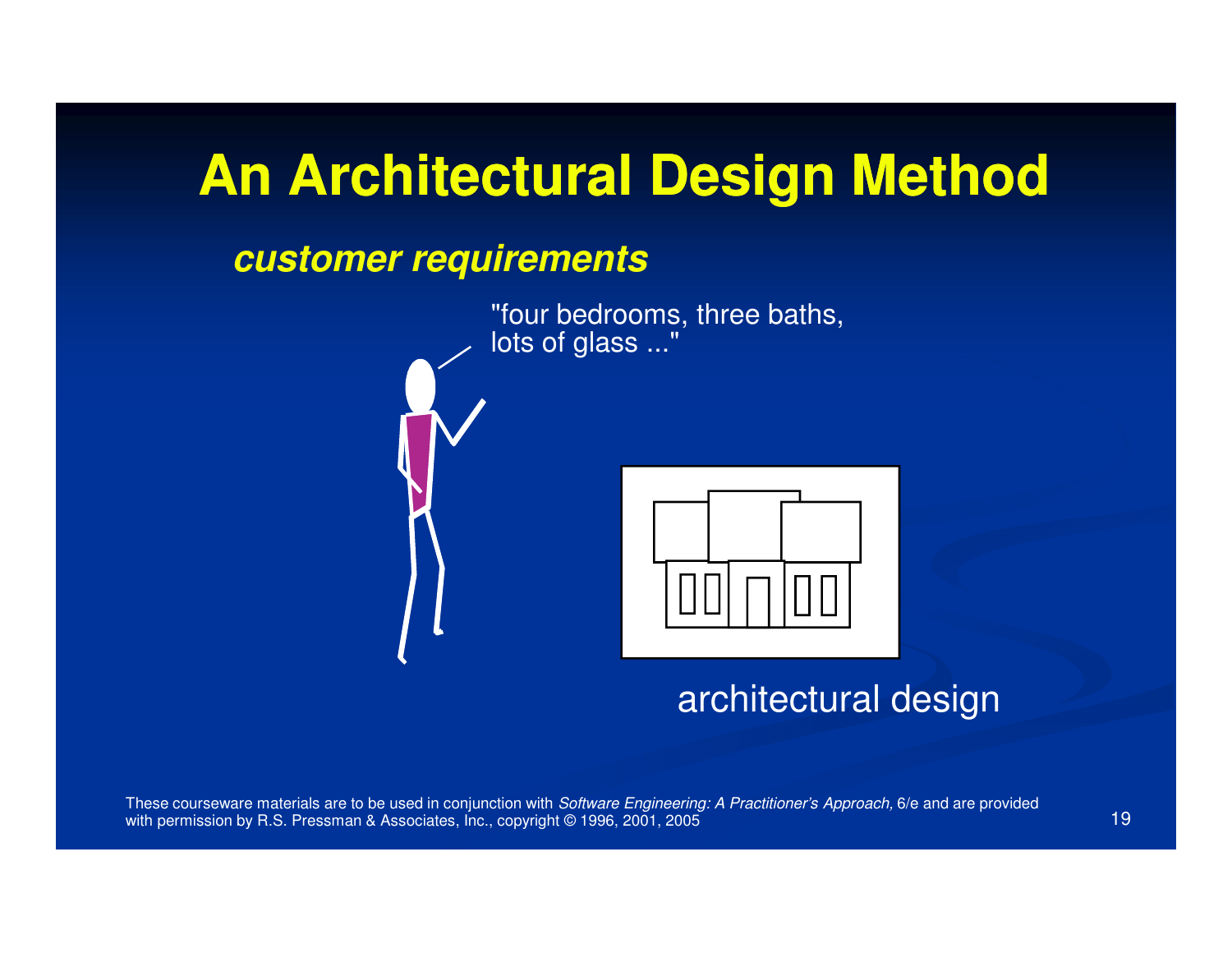### **Deriving Program Architecture**

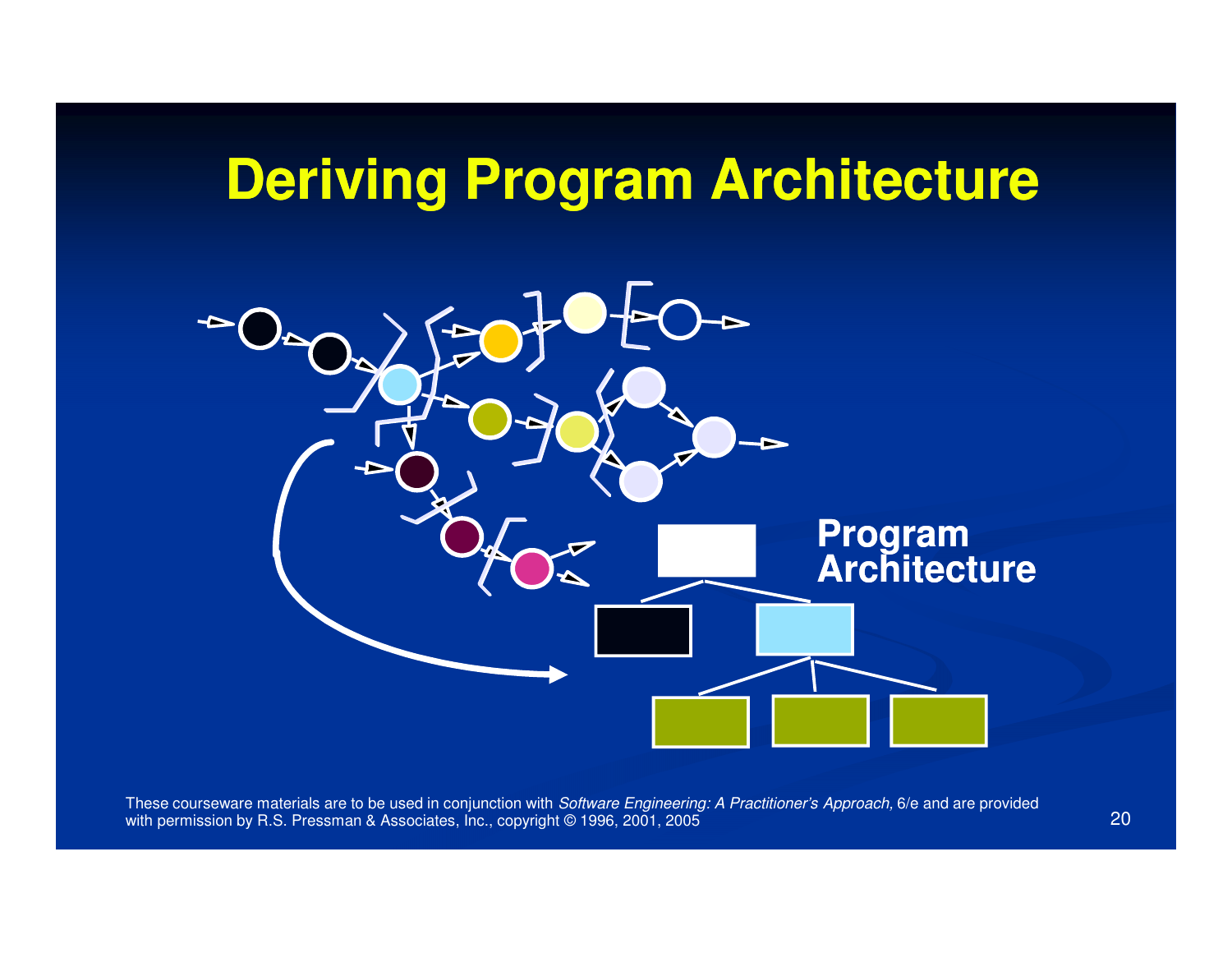### **Partitioning the Architecture**

 $\blacksquare$  "horizontal" and "vertical" partitioning are required

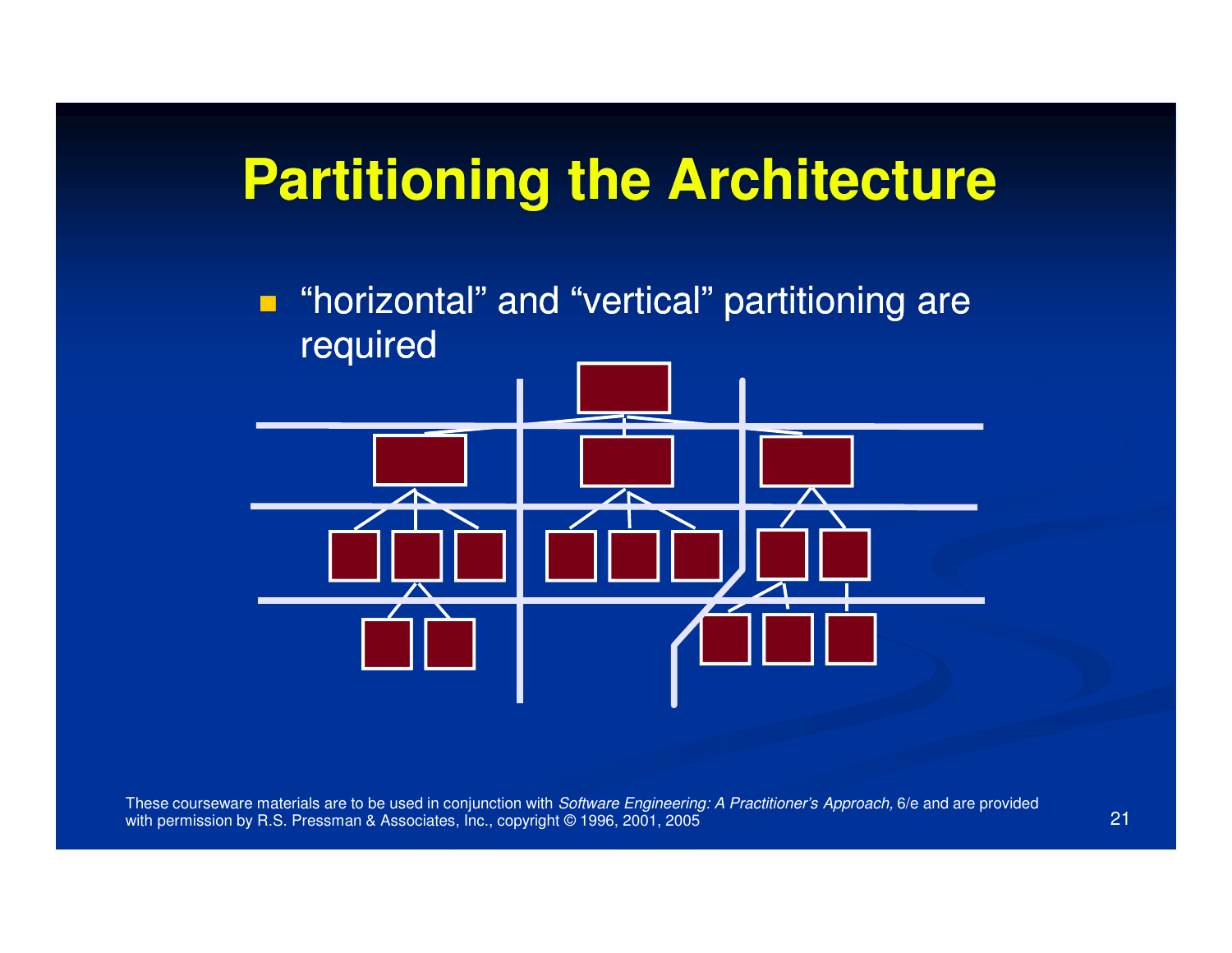### **Horizontal Partitioning**

**define separate branches of the module** hierarchy for each major function

■ use control modules to coordinate communication between functions

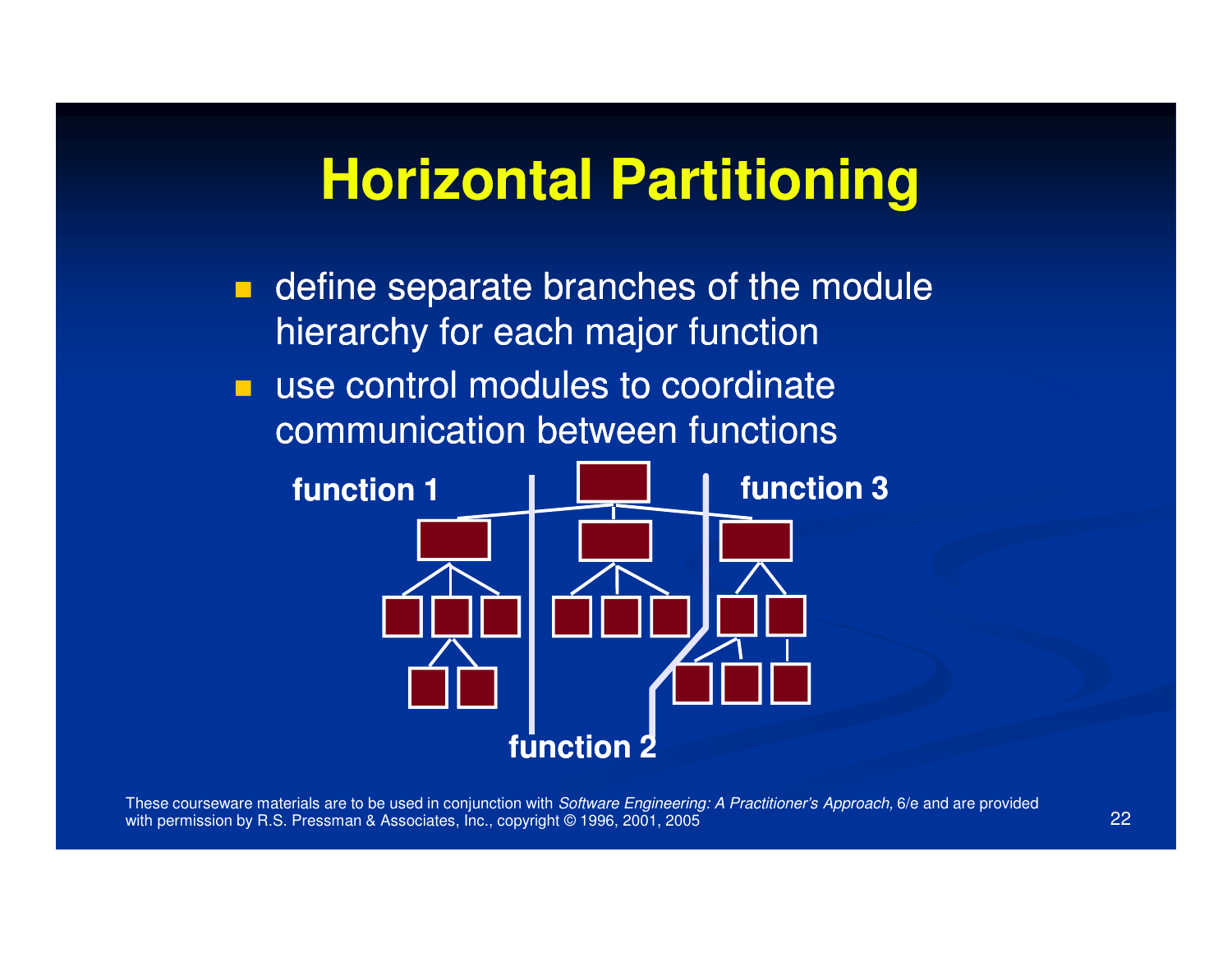### **Vertical Partitioning:Factoring**

- $\blacksquare$  design so that decision making and work are stratified
- **decision making modules should reside at the top** of the architecture

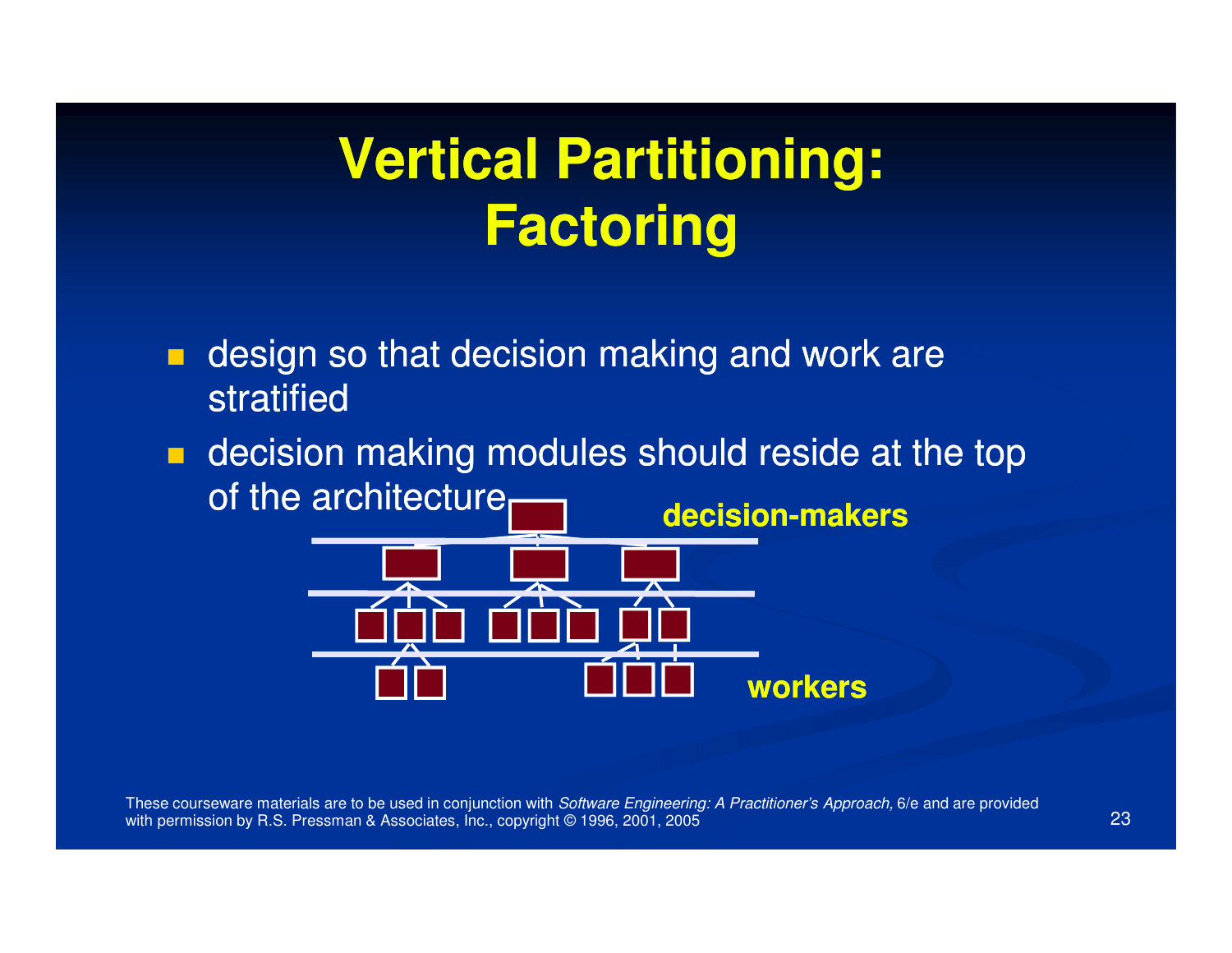### **Why Partitioned Architecture?**

- $\blacksquare$ results in software that is easier to test
- п leads to software that is easier to maintain
- $\blacksquare$ results in propagation of fewer side effects
- $\blacksquare$ results in software that is easier to extend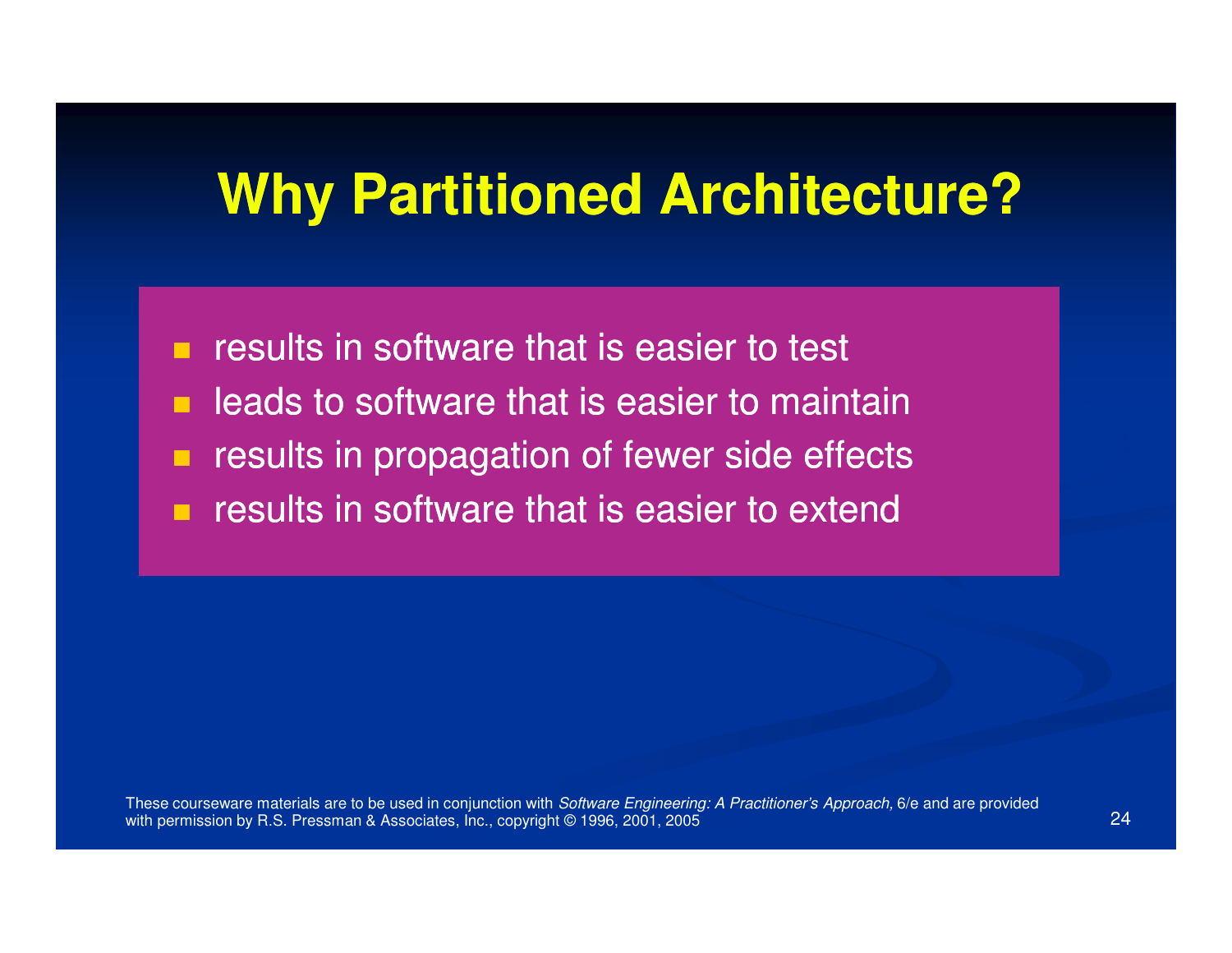### **Structured Design**

- **objective: to derive a program** architecture that is partitioned
- **approach:** 
	- $\blacksquare$  the DFD is mapped into a program architecture
	- the PSPEC and STD are used to indicate the content of each module
- notation: structure chart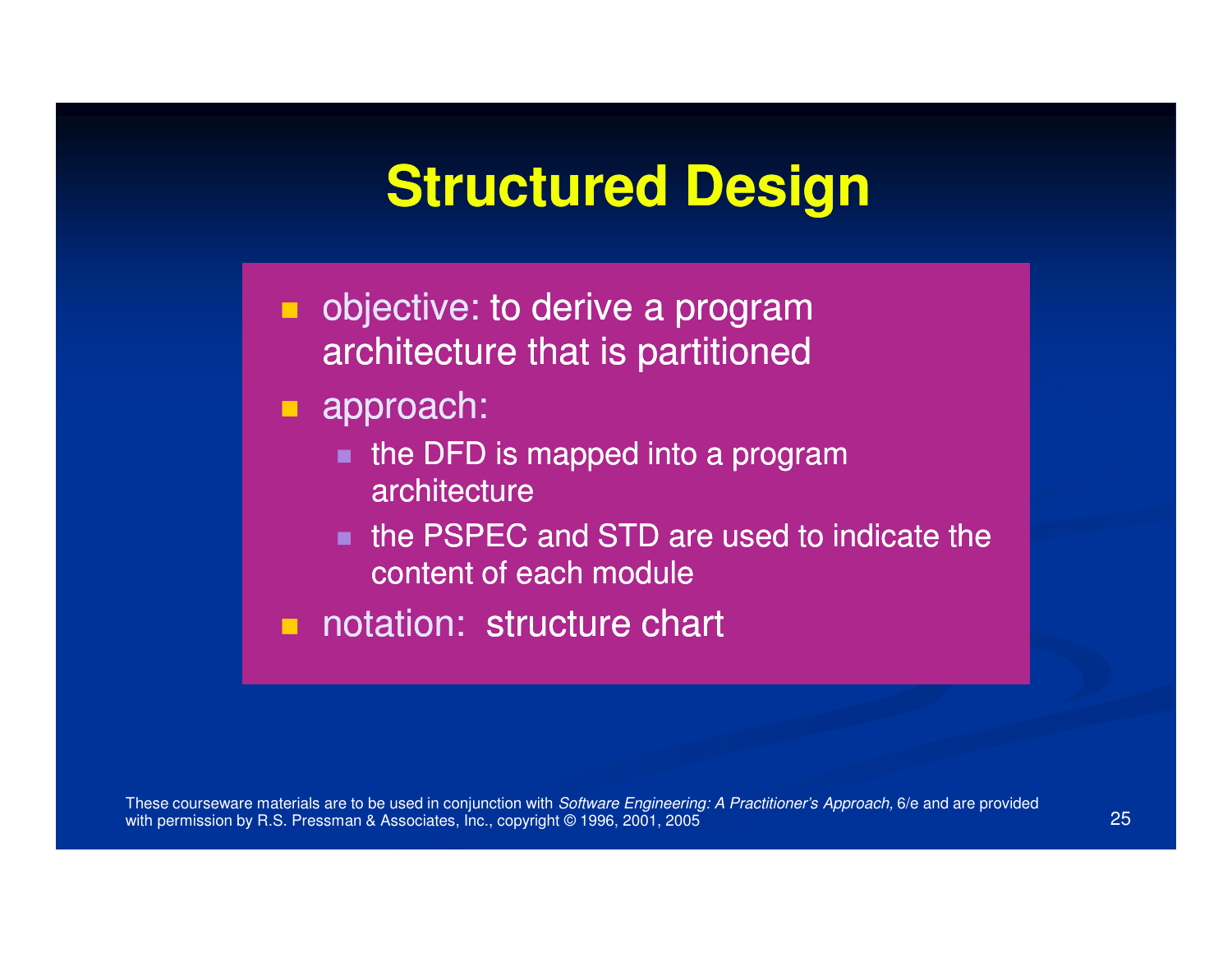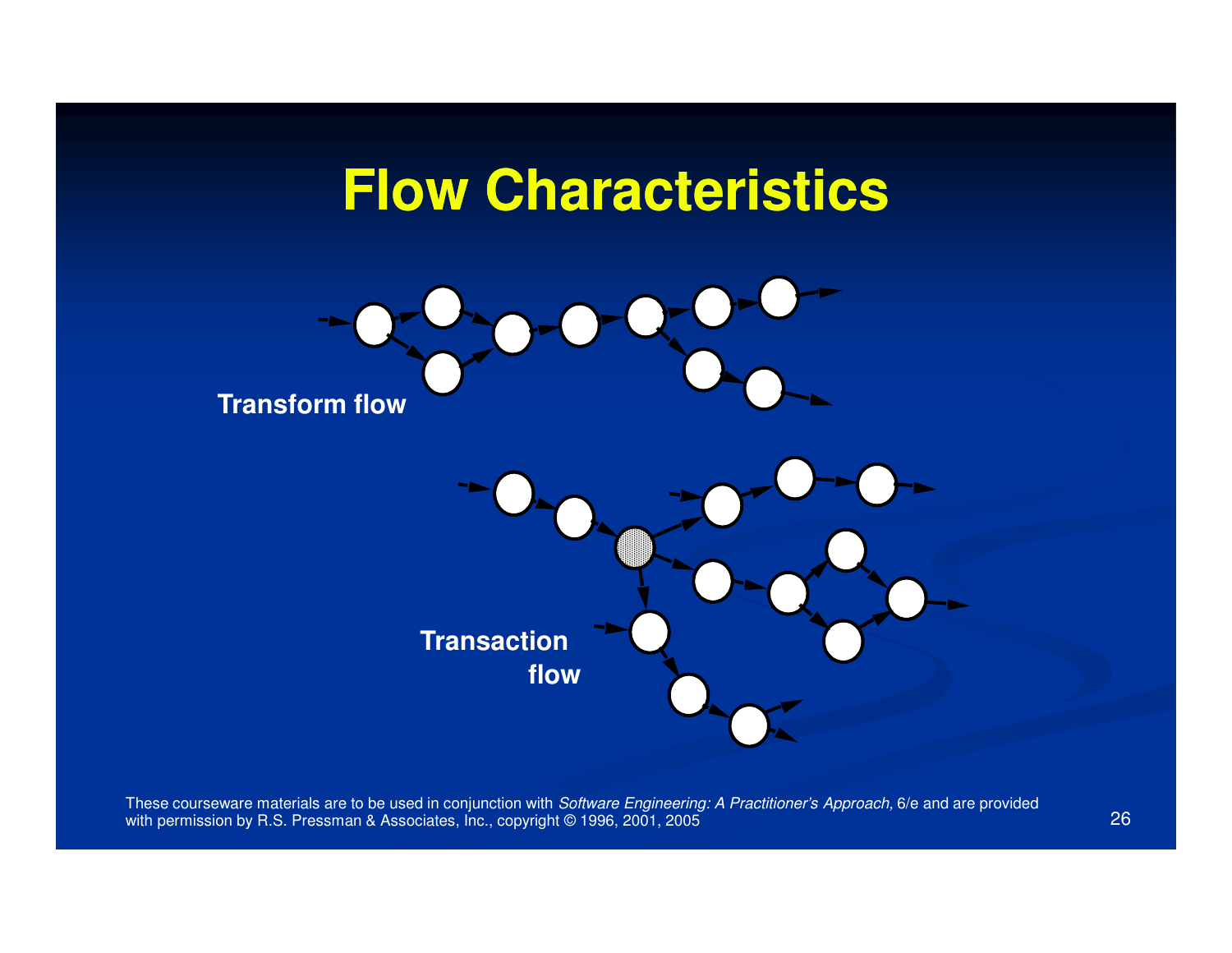### **General Mapping Approach**

- Isolate incoming and outgoing flow I. boundaries; for transaction flows, isolate the transaction center
- Working from the boundary outward, map DFD transforms into corresponding modules
	- Add control modules as required

 $\mathbf{I}$ 

Refine the resultant program structure $\sim 100$ using effective modularity concepts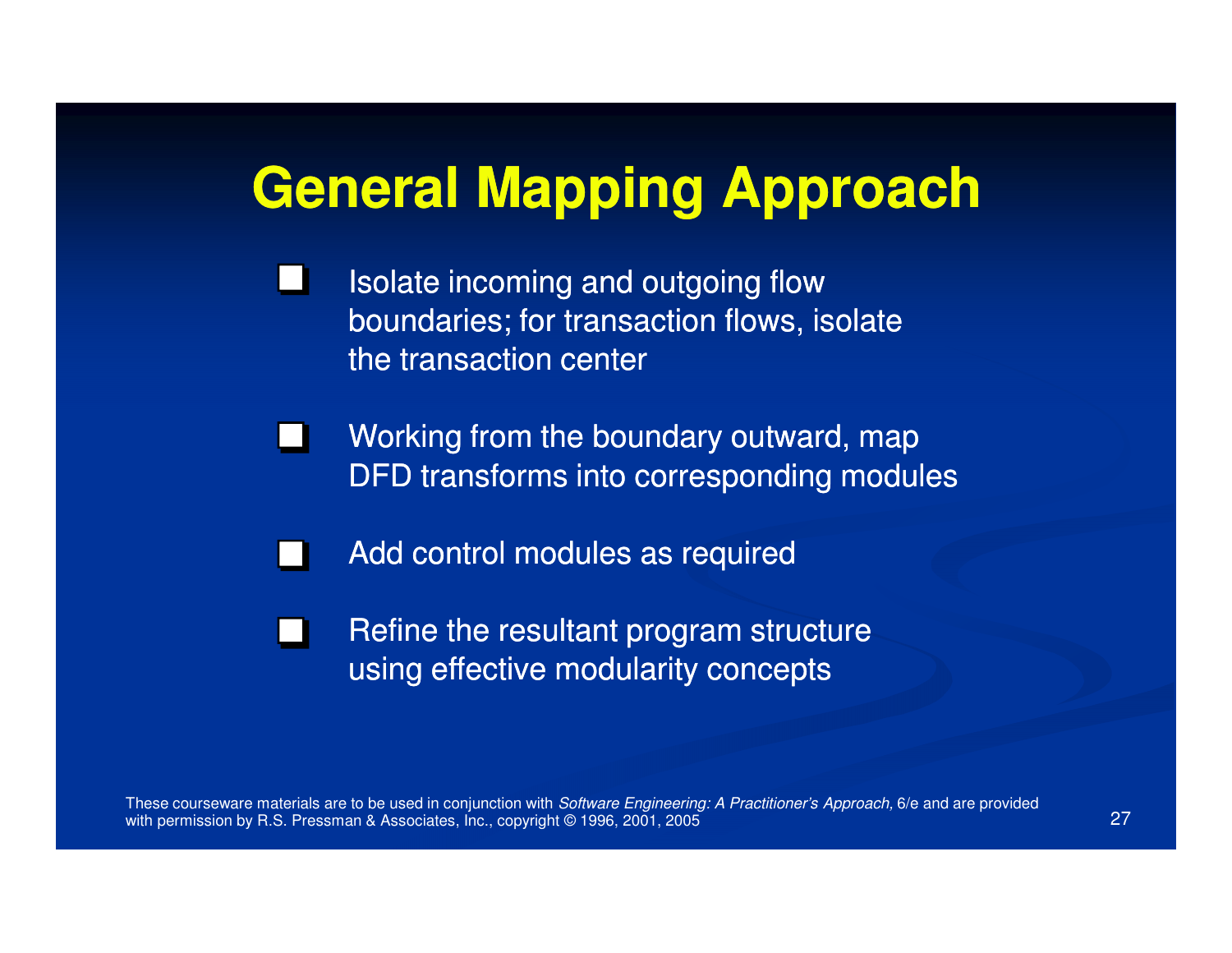### **Transform Mapping**



These courseware materials are to be used in conjunction with *Software Engineering: A Practitioner's Approach,* 6/e and are provided with permission by R.S. Pressman & Associates, Inc., copyright © 1996, 2001, 2005 5 and 28 and 28 and 28 and 28 and 28 and 28 and 28 and 28 and 28 and 28 and 28 and 28 and 28 and 28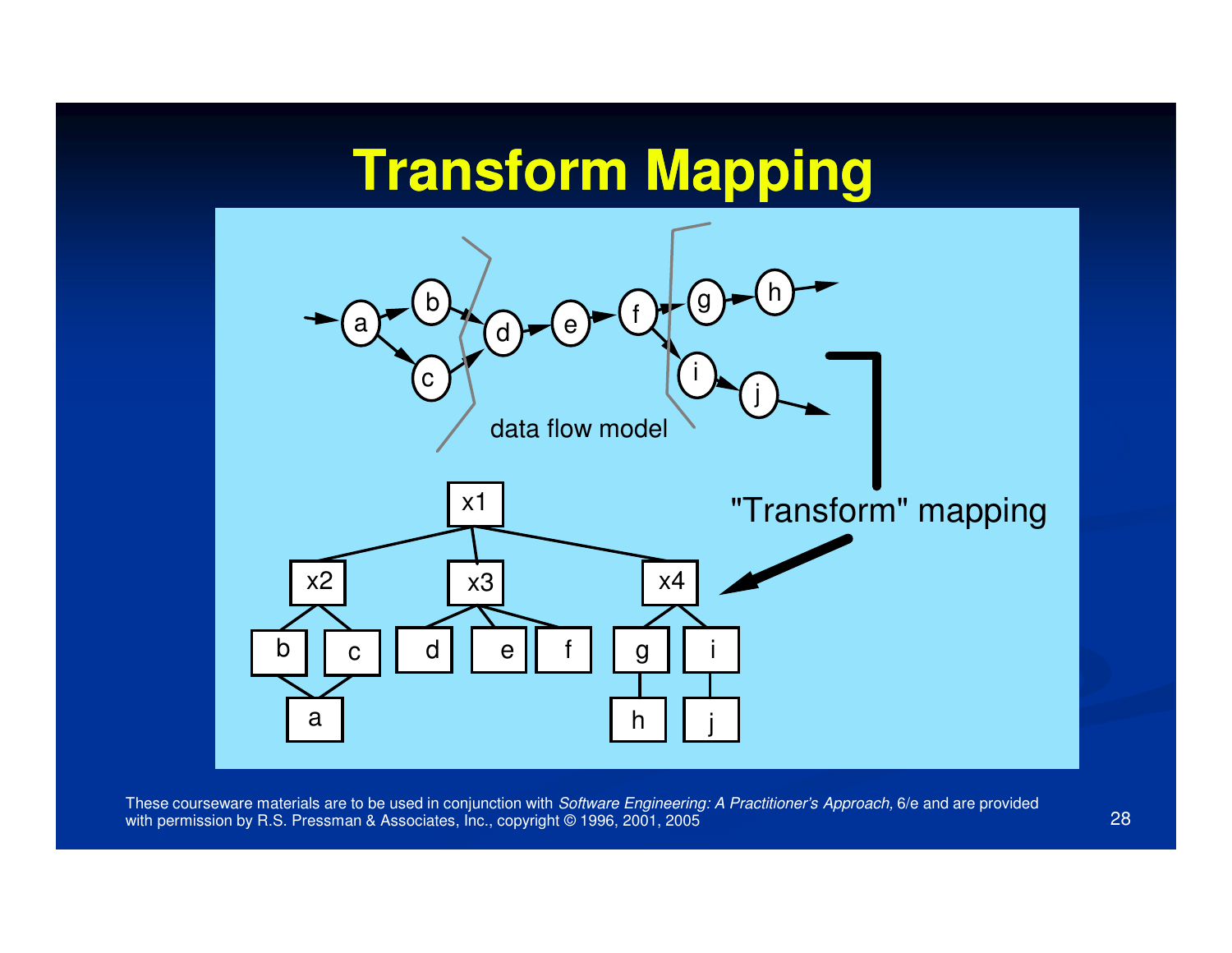### **Factoring**

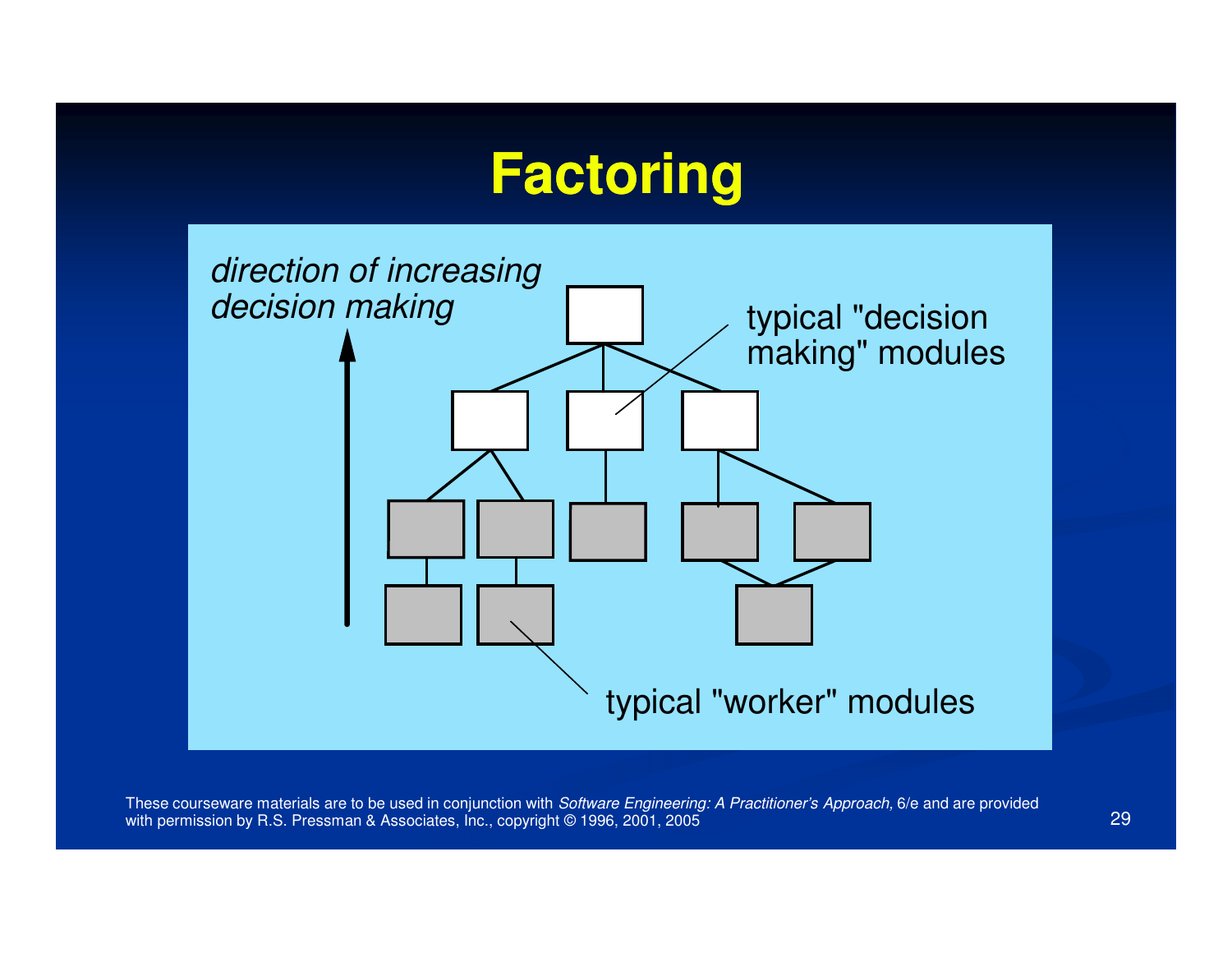### **First Level Factoring**

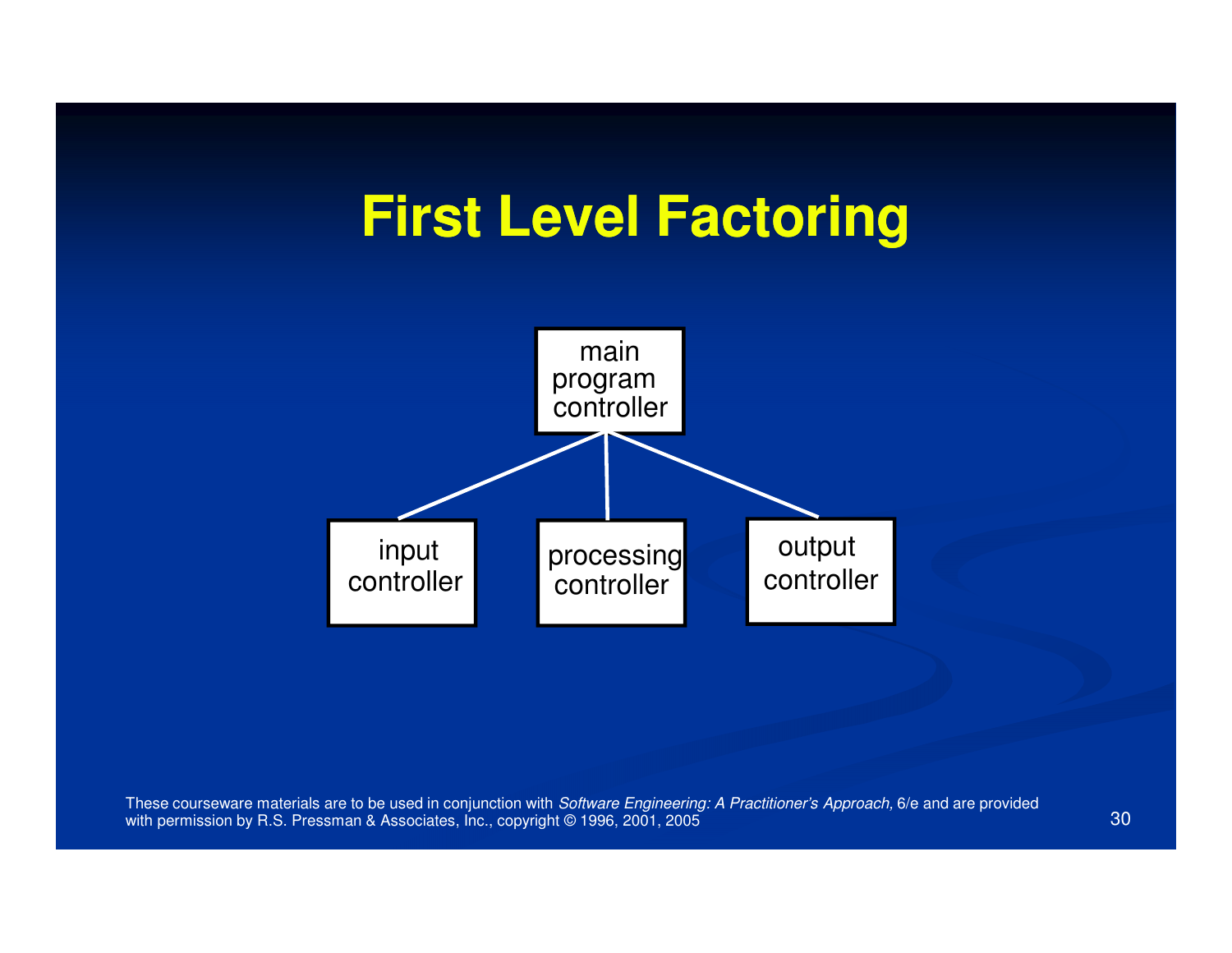### **Second Level Mapping**

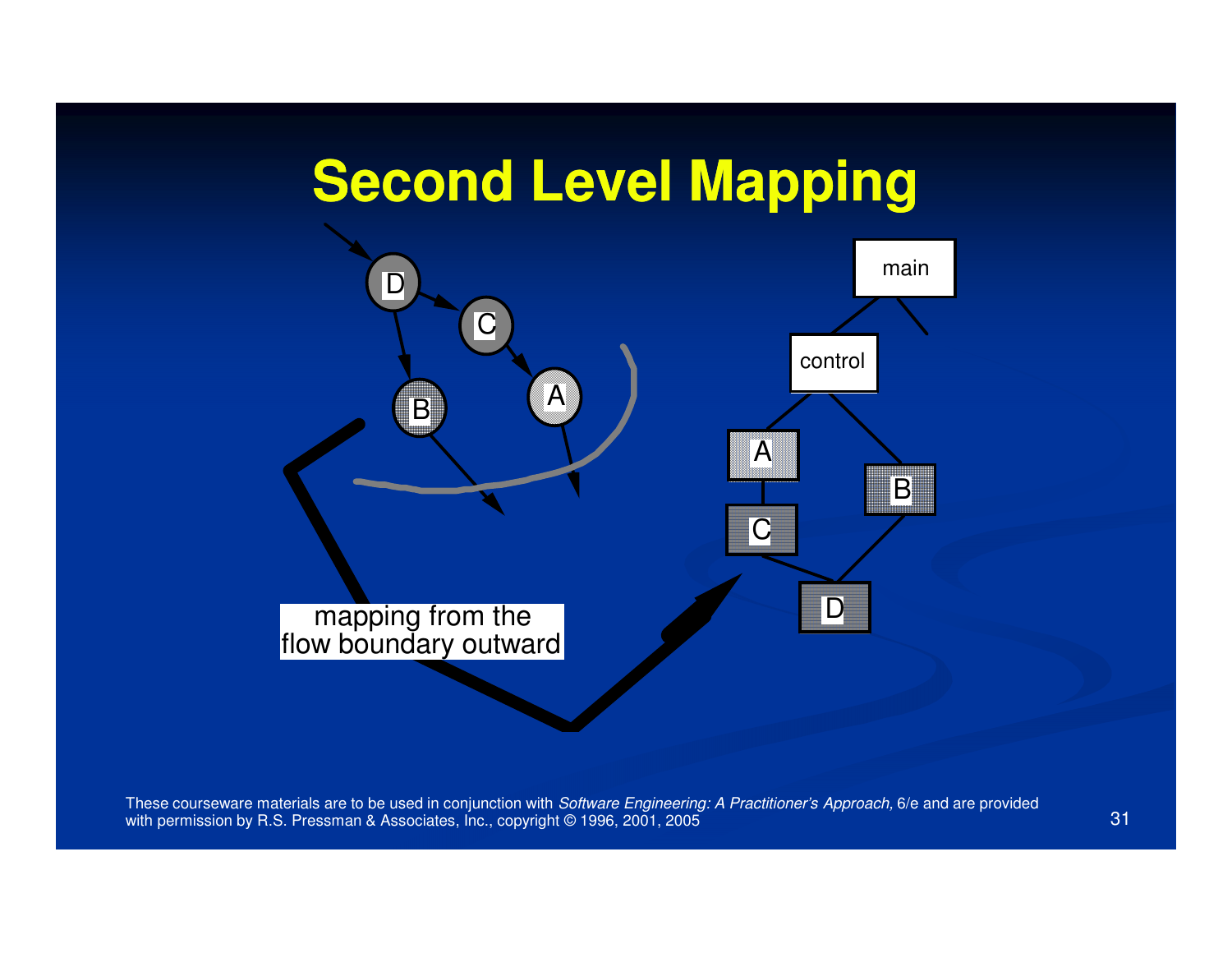### **Transaction Flow**

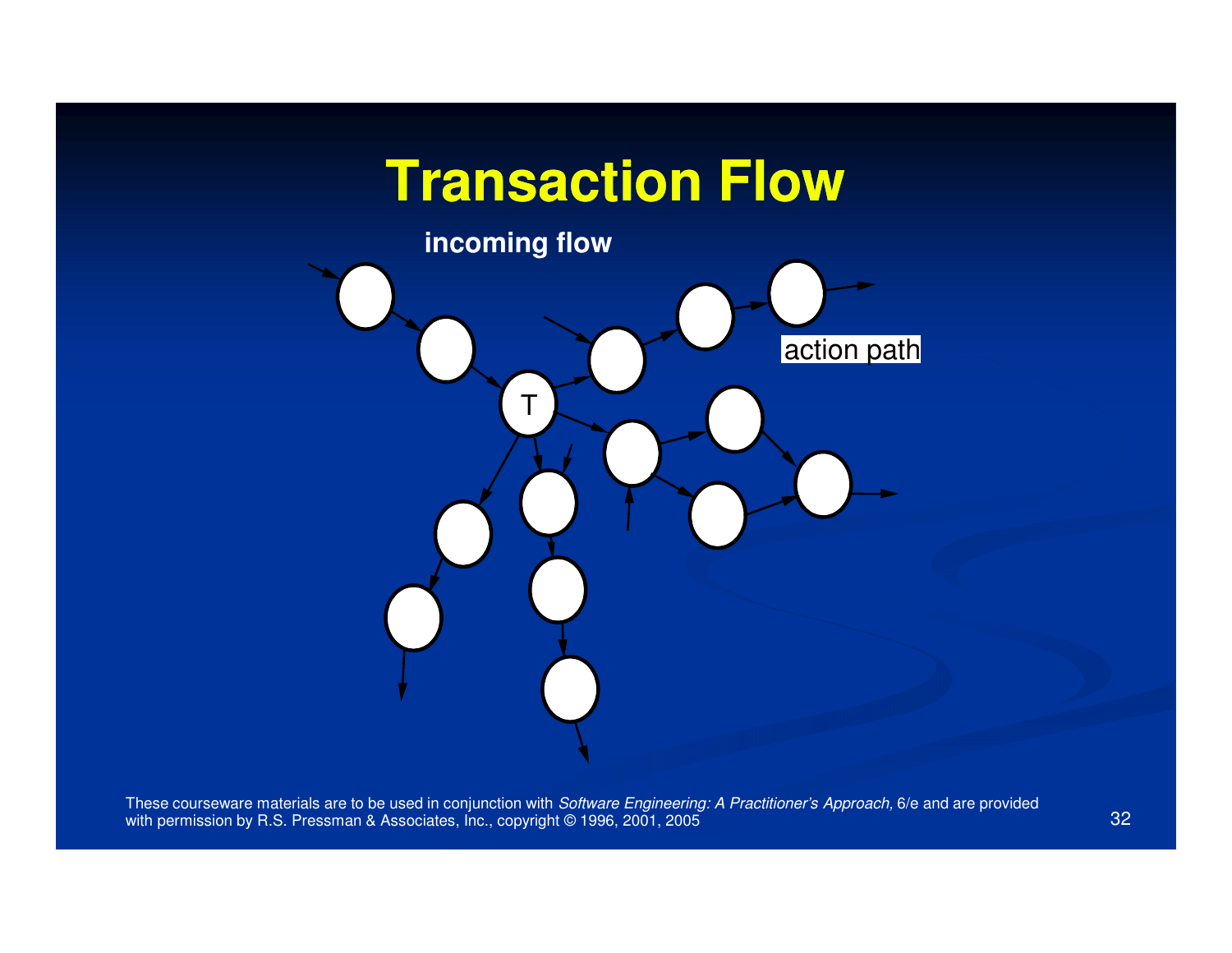### **Transaction Example**

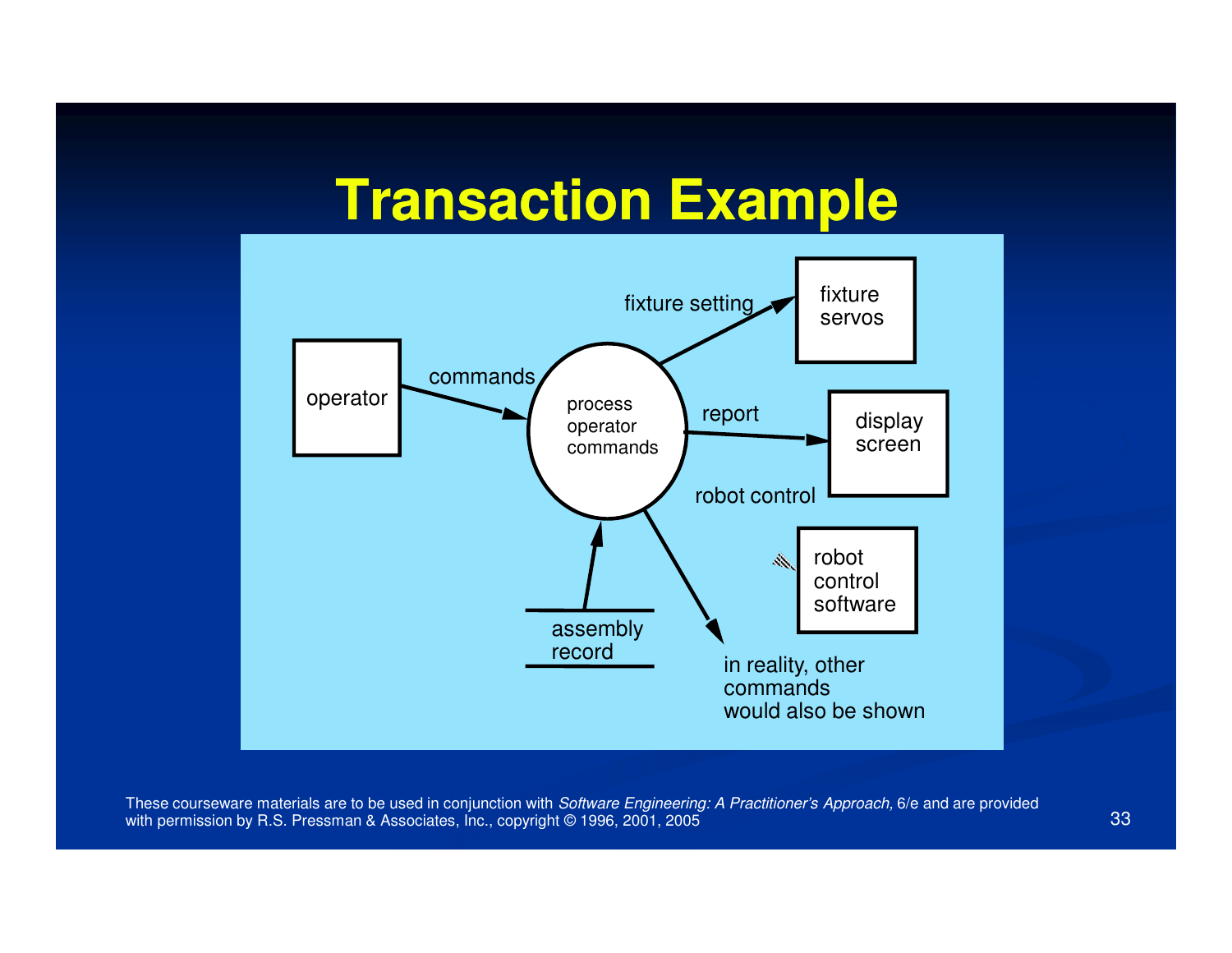### **Refining the Analysis Model**

- Write an English language processing narrative for the level 01 flow model1.
- Apply noun/verb parse to isolate processes, data items, store and entities2.
- Develop level 02 and 03 flow models3.
- Create corresponding data dictionary entries4.
- Refine flow models as appropriate5.
	- ... now, we're ready to begin design!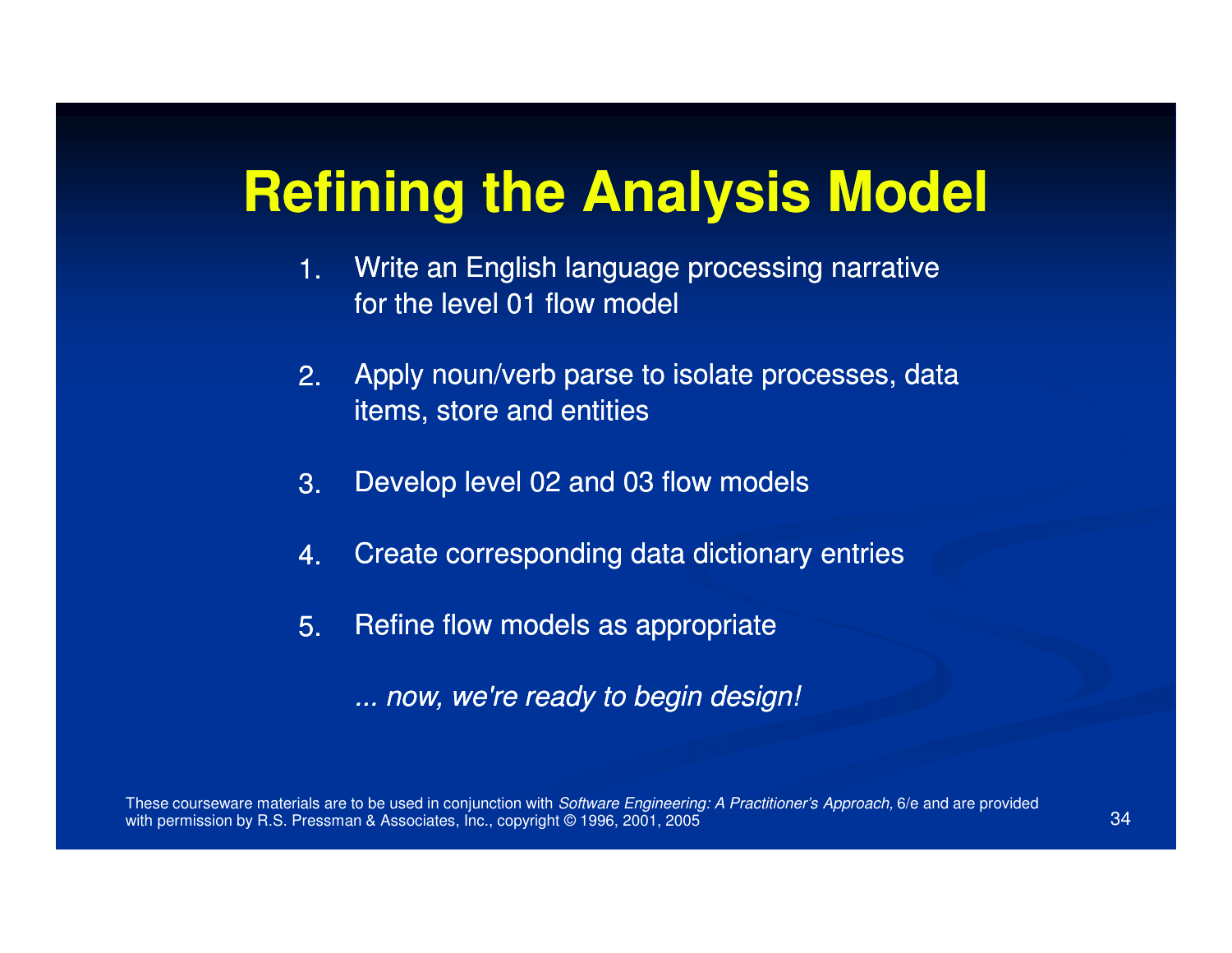### **Deriving Level 1**

#### Processing narrative for " process operator commands"

Process operator command software reads operator commands from the cell operator. An error message is displayed for invalid commands. The command type is determined for valid commands and appropriate action is taken. When fixture commands are encountered, fixture status is analyzed and a fixture setting is output to the fixture servos. When a report is selected, the assembly record file is read and a report is generated and displayed on the operator display screen. When robot control switches are selected, control values are sent to the robot control system.

noun-verbparse

> Process operator command software reads operator *commands* from the cell *operator*. An *error message* is displayed for *invalid commands.*<br>The command time is determined for valid commands and appropriate. The *command type* is *determined* for *valid commands* and appropriate action is <u>taken</u>. When *fixture commands* are <u>encountered,</u> fixture<br>atatus is anotherad and a finture astimate authority that finture as w status is **analyzed** and a *fixture setting* is **output** to the *fixture servos*. When a *report* is selected, the *assembly record file* is **<u>read</u> and a** and **a** report is generated and displayed on the operator *display screen.*<br>When rehat cantral quitables are selected, cantral value are need: When *robot control switches* are <u>selected,</u> *control valu*e are sent to the robot control system.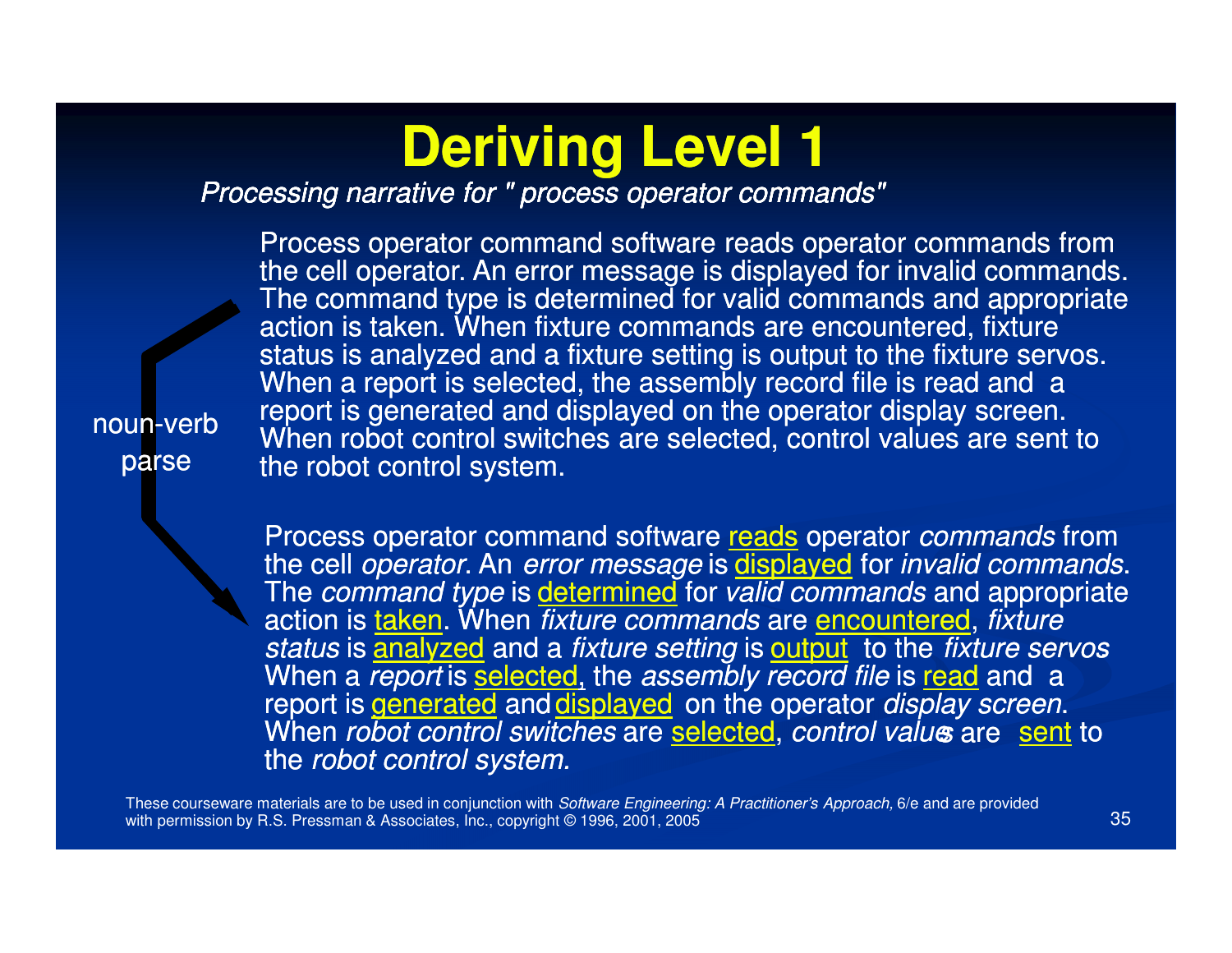### **Transaction Mapping Principles**

- L isolate the incoming flow path
- define each of the action paths by looking for the "spokes of the wheel"
- assess the flow on each action path
- define the dispatch and control structure**Contract**
- map each action path flow individuallyШ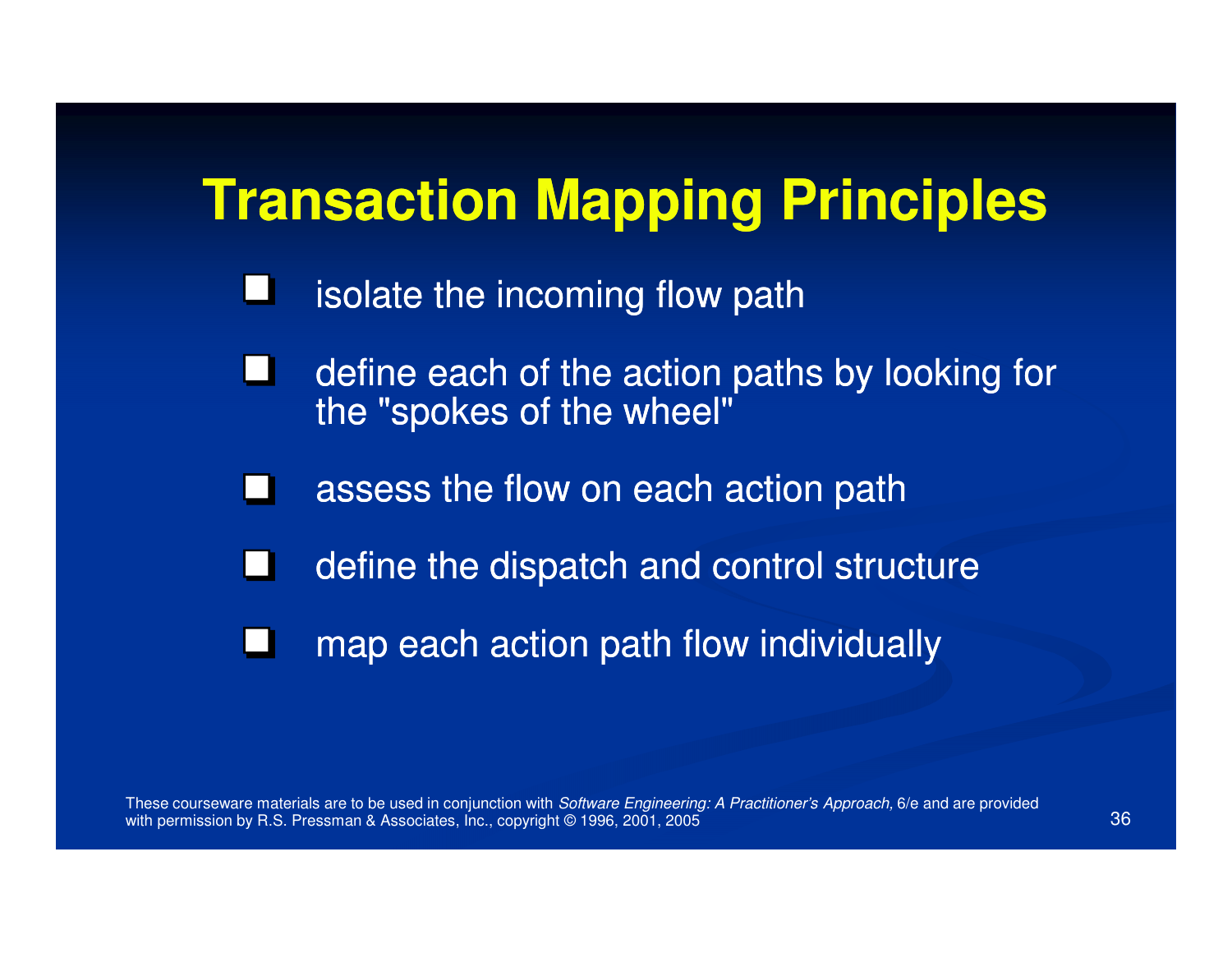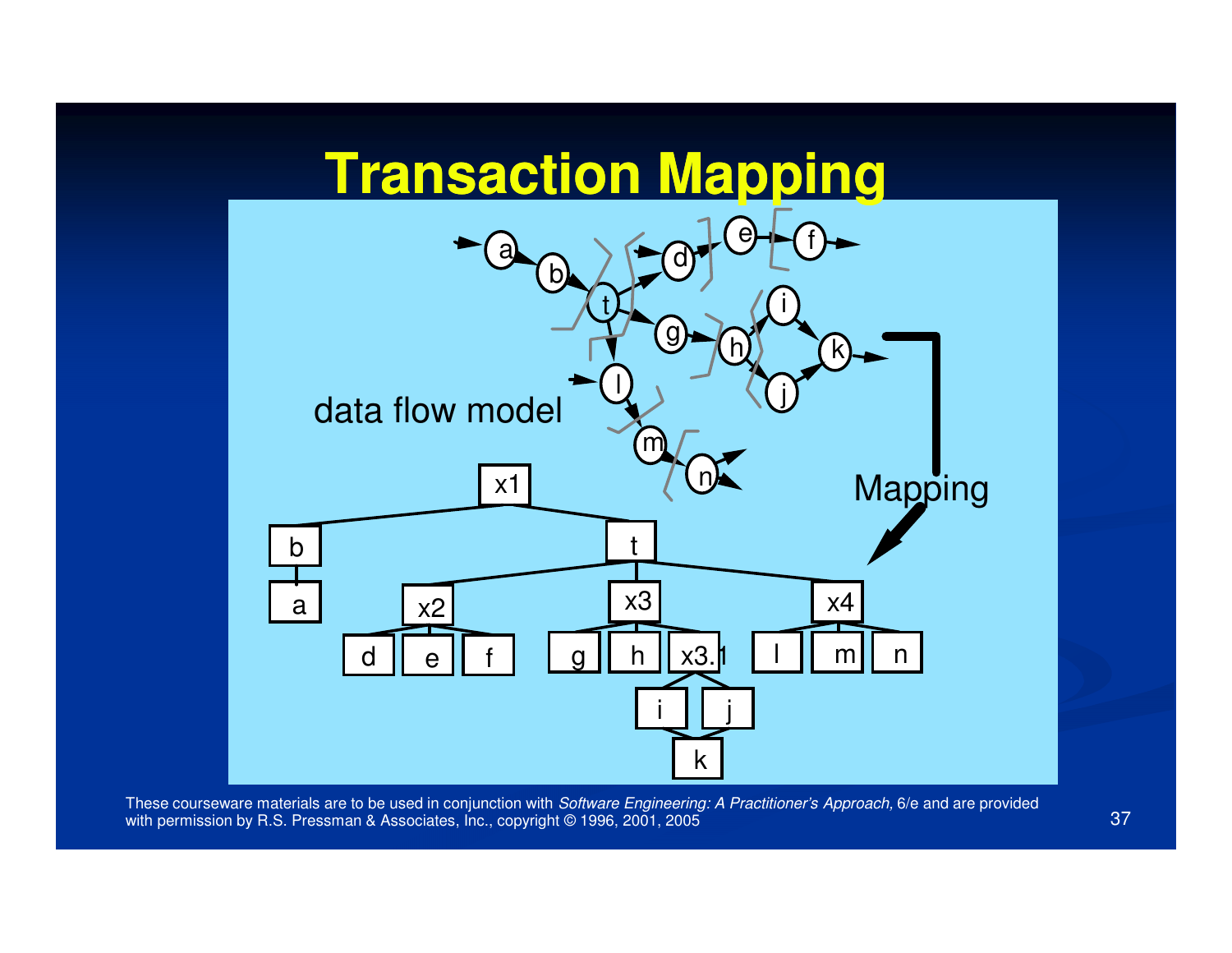### **Map the Flow Model**